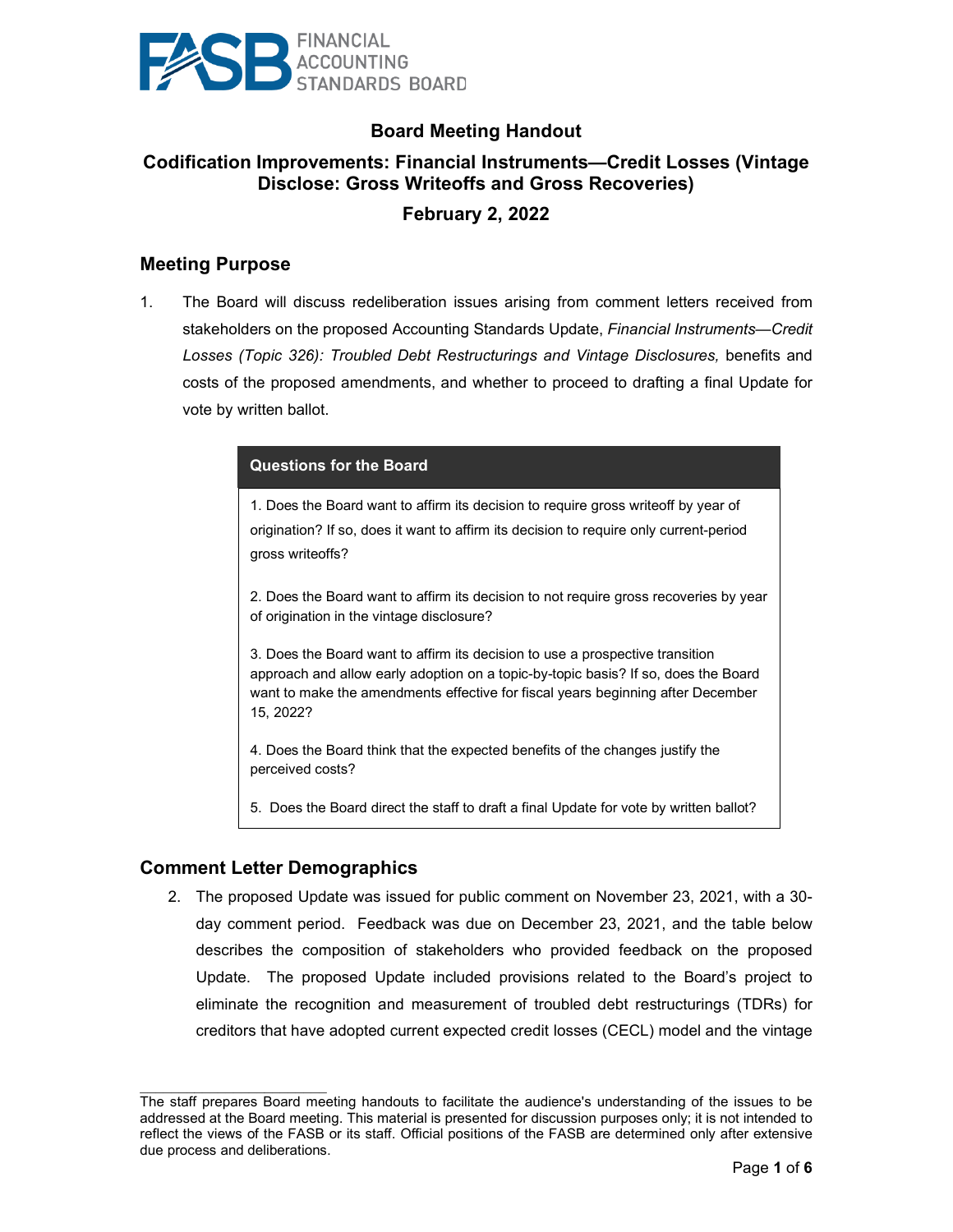disclosure enhancements described further in this memo. Some comment letter respondents chose to comment only on the provisions related to the TDR project.

| <b>Type of Respondent</b> | <b>Number of</b><br><b>Comment Letters</b> | <b>Number of Comment Letters-</b><br><b>Commented on Vintage Disclosure</b><br><b>Proposal</b> |
|---------------------------|--------------------------------------------|------------------------------------------------------------------------------------------------|
| <b>Practitioners</b>      | 9                                          |                                                                                                |
| <b>Public Preparers</b>   | 10                                         |                                                                                                |
| <b>Private Prepares</b>   | 4                                          |                                                                                                |
| <b>Trade Groups</b>       |                                            | ົ                                                                                              |
| <b>Regulators</b>         | ⌒                                          |                                                                                                |
| Total                     | 32                                         |                                                                                                |

3. In addition to the comment letter feedback received, there were two responses received during the Board's recent Invitation to Comment, *Agenda Consultation,* issued in June 2021 that discussed this project. Comments on that document were due in September 2021, which was before the issuance of the proposed Update. One comment letter was received from a global financial institution that also provided feedback on the proposed Update, and the specific feedback from that financial institution is included in the summary below. The other comment letter was received from a trade group focused on the securities industry encouraging the Board to consider the additional cost and anticipated effort as it relates to the corresponding benefit of providing gross writeoff and recovery information by year of origination.

# **Summary of Comments Received**

#### **General**

4. Most stakeholders who commented on the vintage disclosure enhancements in the proposed Update supported the Board's decision to require current-period gross writeoffs by year of origination within the vintage disclosure. They supported the Board's decision to not require gross recovery information by year of origination or to require disclosure of cumulative writeoff or recovery information. Additionally, most stakeholders supported the transition provisions selected by the Board in deliberating the proposed Update. In addition, some stakeholders suggested clarifications to reduce potential diversity in practice upon applying the proposed Update.

#### **Issue 1: Writeoffs**

*Background*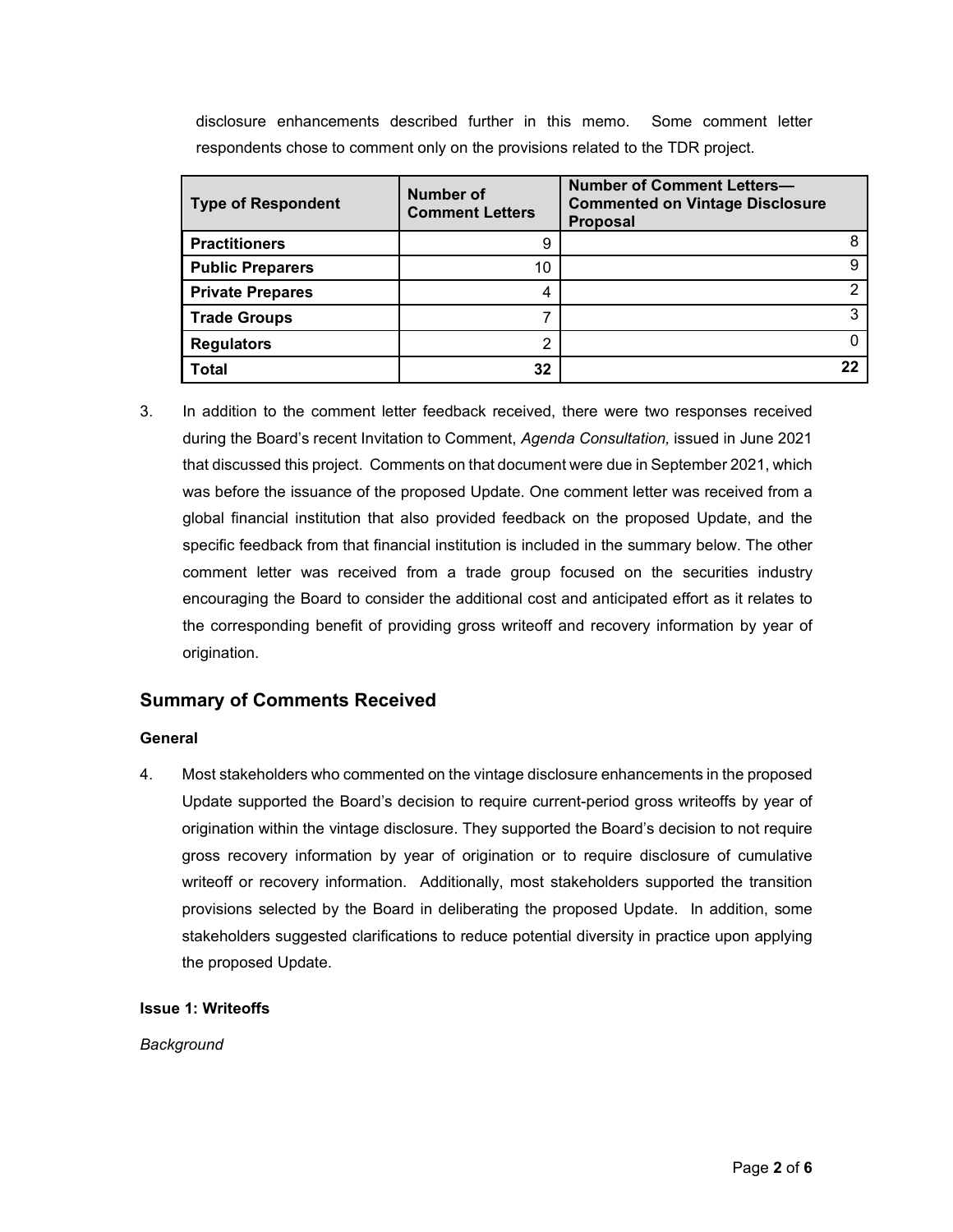5. The proposed Update would require that public business entities provide current-period gross writeoff information by year of origination within the vintage disclosure. This is consistent with one of the lines in Example 15 (paragraph 326-20-55-79) in Topic 326, Financial Instruments—Credit Losses. During the process of deliberating the proposed Update, the Board also considered whether to require cumulative gross writeoff information (rather than for the current period only).

#### *Summary of Comment Letter Feedback*

- 6. Fourteen comment letter respondents provided feedback about the requirement in the proposed Update to provide disclosure of current-period gross writeoffs. Of those respondents, nearly all supported the Board's decision and commended the Board for limiting the required information to only the information that financial statement users found to be most critical. In addition, all indicated that it would be significantly more burdensome to provide cumulative gross writeoff information by year of origination. Also, several respondents commented that that cumulative gross writeoff information by year of origination would not provide financial statement users with decision-useful information.
- 7. Preparers commented that the requirement would be operable and that the requirements were clear and understandable in the proposed Update, although there would be an initial set-up cost to make system changes to be able to provide the required information and design internal controls around the disclosure requirement as well. In addition, practitioners commented that the information would be auditable.

#### *Alternatives*

- 8. The Board will consider the following alternatives:
	- (a) Alternative A: Affirm the Board's decision to require current-period gross writeoffs by year of origination within the vintage disclosure.
	- (b) Alternative B: Require disclosure of cumulative gross writeoffs by year of origination within the vintage disclosure.
	- (c) Alternative C: Do not require the disclosure of gross writeoffs by year of origination (cumulative or current period) within the vintage disclosure.

#### **Issue 2: Recoveries**

#### *Background*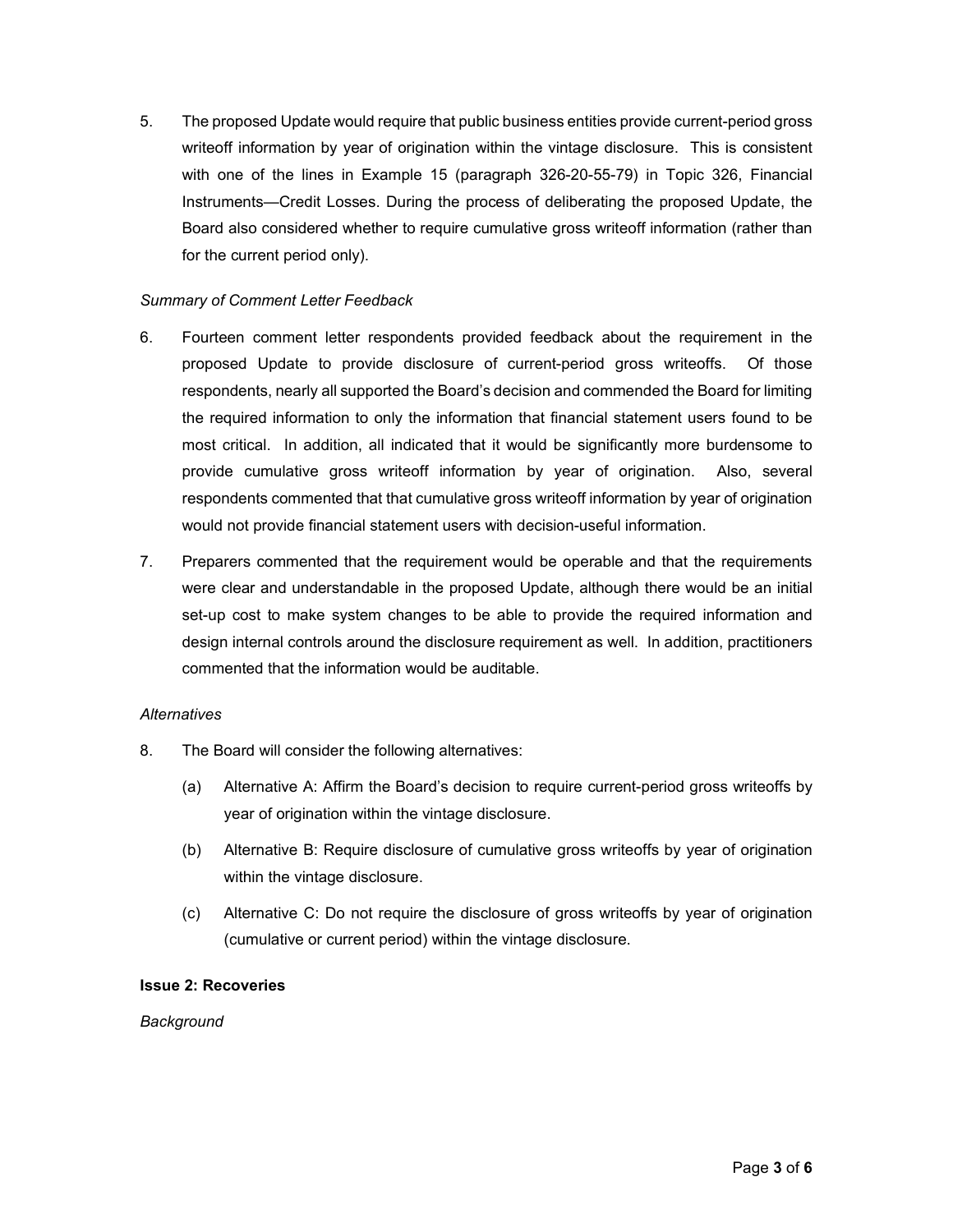- 9. Example 15 in Topic 326 (paragraph 326-20-55-79) includes both current-period gross writeoffs and gross recoveries. After the issuance of Accounting Standards Update No. 2016-13, *Financial Instruments—Credit Losses (Topic 326): Measurement of Credit Losses on Financial Instruments,* including during transition resource group meetings in 2017 and 2018 and subsequent discussion with financial statement users, feedback was received that both writeoff and recovery information would be important for financial statement users' analyses. In performing outreach with financial statement users as part of deliberations on the proposed Update, the staff heard feedback that while recovery information by year of origination could be useful, it was less critical than information about gross writeoffs and that it could be operably burdensome to provide.
- 10. On the basis of the feedback received, the Board decided not to require the disclosure of gross recoveries by year of origination in the proposed Update but asked a question in the proposed Update to determine if it was necessary information for financial statement users.

#### *Summary of Comment Letter Feedback*

- 11. Ten comment letter respondents commented on providing gross recovery information by year of origination. All of those comment letter respondents indicated that they supported the Board's decision to *not* require disclosure of gross recoveries by year of origination. The information received was largely consistent with the feedback received through the postimplementation review process and during project outreach.
- 12. Preparers continued to express concern about the operable complexities about providing this information and whether it would provide investors with decision-useful information. One practitioner cited potential audit complexities about the requirement to disclose gross recovery information by year of origination.

#### *Alternatives*

- 13. The Board will consider the following alternatives:
	- (a) Alternative A: Affirm the Board's decision to not require gross recoveries by year of origination within the vintage disclosure.
	- (b) Alternative B: Require gross recovery information by year of origination within the vintage disclosure.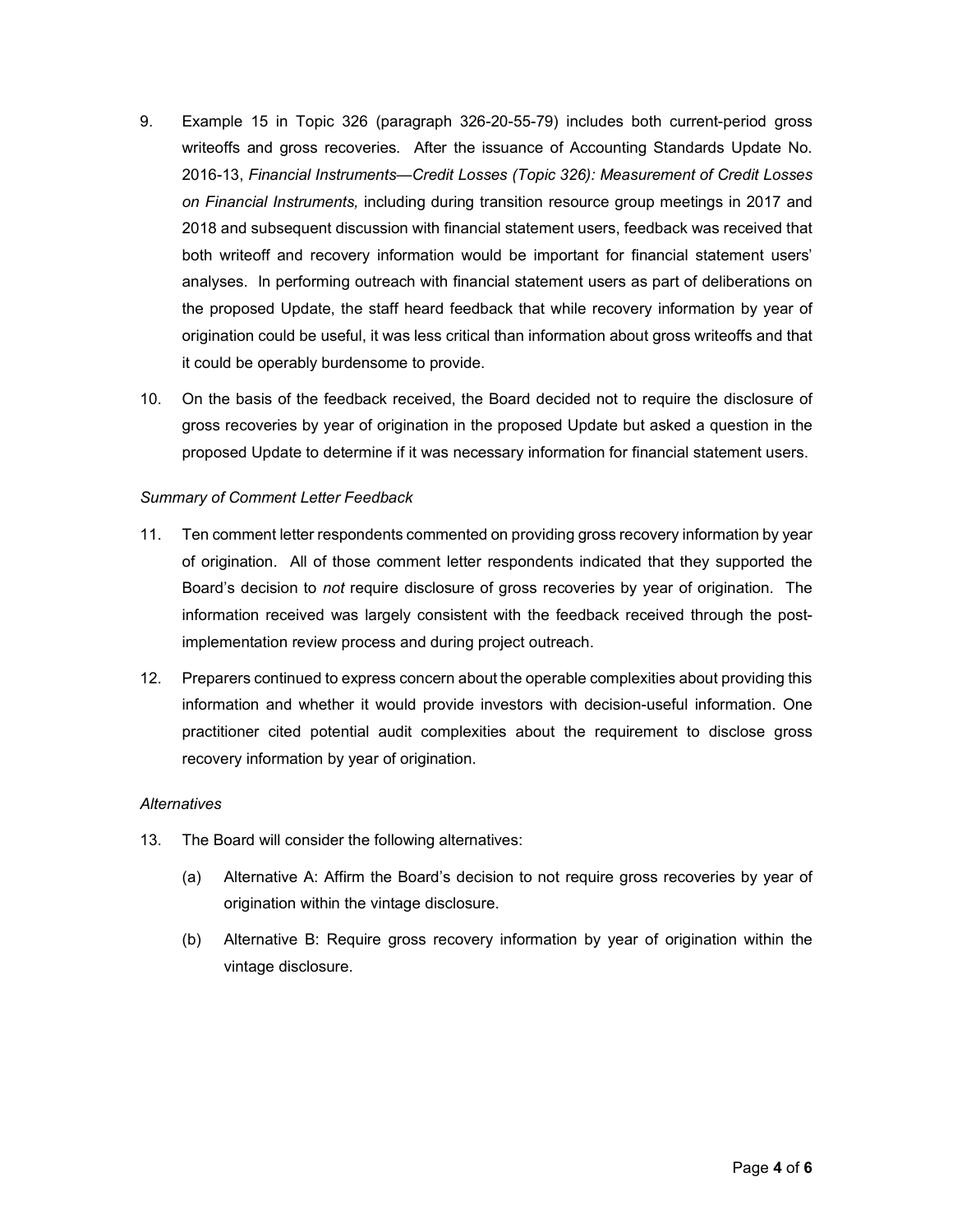#### **Issue 3: Transition and Effective Date**

#### *Background*

- 14. The proposed Update provides for a prospective transition methodology. That is, beginning in the period of adoption, an entity would provide current-period gross writeoffs in the vintage disclosures. Disclosure would not be required for prior comparative periods.
- 15. The proposed Update included provisions related to the elimination of TDR recognition and measurement guidance for creditors that have adopted CECL and the vintage disclosure enhancements described in this memo. The amendments in the proposed Update would allow entities to early adopt the provisions on a topic-by-topic basis. That is, an entity could elect to early adopt the provisions related to TDR recognition and measurement and not early adopt the provisions related to vintage disclosures until the required effective date.
- 16. The Board did not specify an effective date and asked a question in the proposed Update about what the earliest date is that entities would be able to provide the disclosures in the proposed Update. Also, the Board clarified in the questions in the proposed Update that it also would consider different effective dates for the two topics. Said differently, the TDR provisions could be effective at an earlier or later date than the vintage disclosure enhancement provisions.

#### *Summary of Comment Letter Feedback*

- 17. Ten comment letter respondents provided feedback on the transition methodology and/or effective date of the proposed Update:
	- a. Three respondents commented on the transition approach in the proposed Update. Each of those respondents supported the prospective transition approach. This is consistent with the feedback received during the process to collect information for deliberations on the proposed Update, which is that it would be challenging for preparers to provide gross writeoff information by year of origination retrospectively (for periods before the adoption of the proposed Update) because system changes may be needed to provide that information.
	- b. Nine comment letter respondents provided feedback about the effective date and early adoption of the proposed Update. Each of the stakeholders who provided a specific effective date indicated that they could adopt the proposed Update for fiscal periods beginning after December 15, 2022 (that is, Q1 2023 for an entity with a calendar fiscal year-end). Stakeholders also generally supported the ability to early adopt the provisions, acknowledging that some entities may be able to provide the information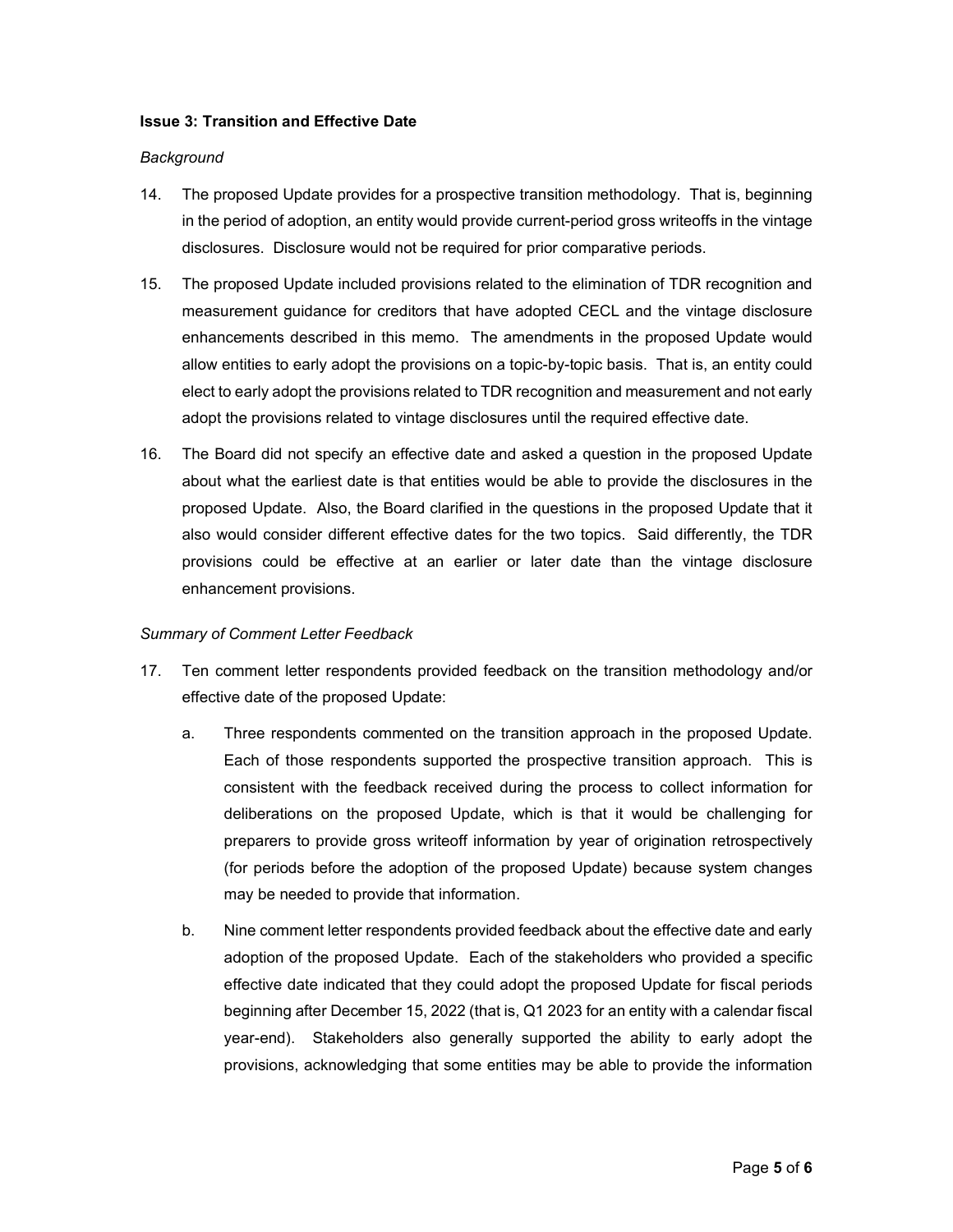earlier. Additionally, stakeholders generally supported the ability to early adopt the provisions of the proposed Update on a topic-by-topic basis.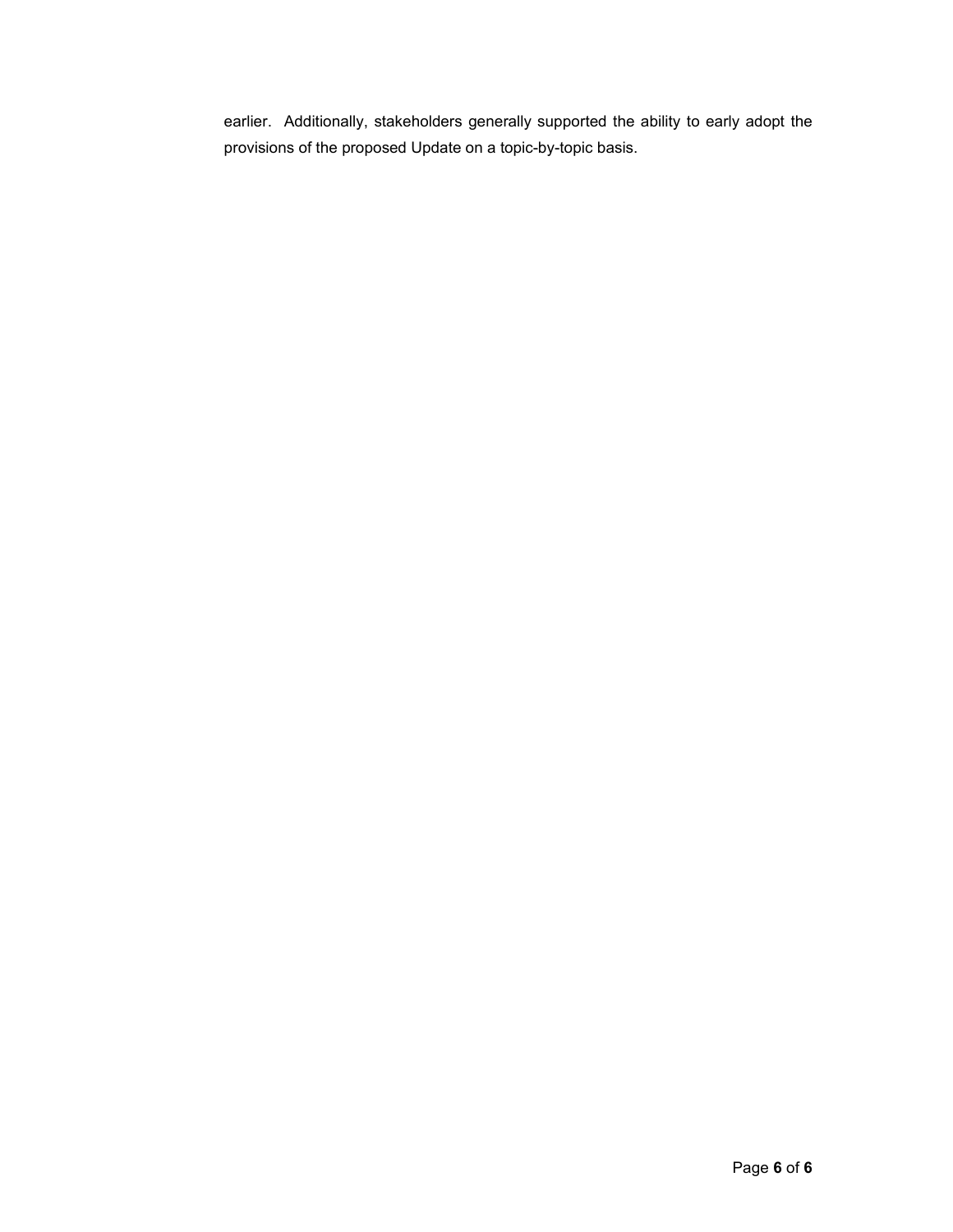

# **Board Meeting Handout**

# **Financial Instruments—Credit Losses (Topic 326): Targeted Improvements to the Accounting for Troubled Debt Restructuring (TDR) for Creditors February 2, 2022**

### **Meeting Purpose**

 $\mathcal{L}_\text{max}$  and  $\mathcal{L}_\text{max}$  and  $\mathcal{L}_\text{max}$ 

1. The Board will discuss redeliberation issues arising from feedback on the proposed Accounting Standards Update, *Financial Instruments—Credit Losses (Topic 326): Troubled Debt Restructurings and Vintage Disclosures*, benefits and costs of the proposed amendments, and whether to proceed to drafting a final Update for vote by written ballot.

#### **Questions for the Board**

1. Does the Board want to affirm its decision that all receivable modifications should be evaluated under the modification guidance in paragraphs 310-20-35-9 through 35-11?

2. Does the Board want to affirm its decision to remove the guidance that allows entities to consider renewals, modifications, and extensions that result from reasonably expected modifications made to borrowers experiencing financial difficulty in estimating the allowance for credit losses?

3. Does the Board want to affirm and clarify its intent that a discounted cash flow method is not required to estimate the allowance for credit losses for modifications of receivables made to borrowers experiencing financial difficulty? If so, does the Board also want to affirm and clarify that entities continuing to measure the allowance for credit losses using a discounted cash flow (DCF) model may use the postmodification effective interest rate?

4. Does the Board want to require disclosure of modifications of receivables made to borrowers experiencing financial difficulty regardless of the asset class of the modified receivable?

5. Does the Board want to require disclosure of all modifications of receivables made to borrowers experiencing financial difficulty or just a subset of those modifications?

6. Does the Board want to affirm its decision to carry forward the insignificant delay in payment guidance, including the requirement to consider cumulative modifications, or shorten the look-back period to 12 months for those modifications?

7. Does the Board want to affirm its decision to require the disclosure enhancements included in the proposed Update?

The staff prepares Board meeting handouts to facilitate the audience's understanding of the issues to be addressed at the Board meeting. This material is presented for discussion purposes only; it is not intended to reflect the views of the FASB or its staff. Official positions of the FASB are determined only after extensive due process and deliberations.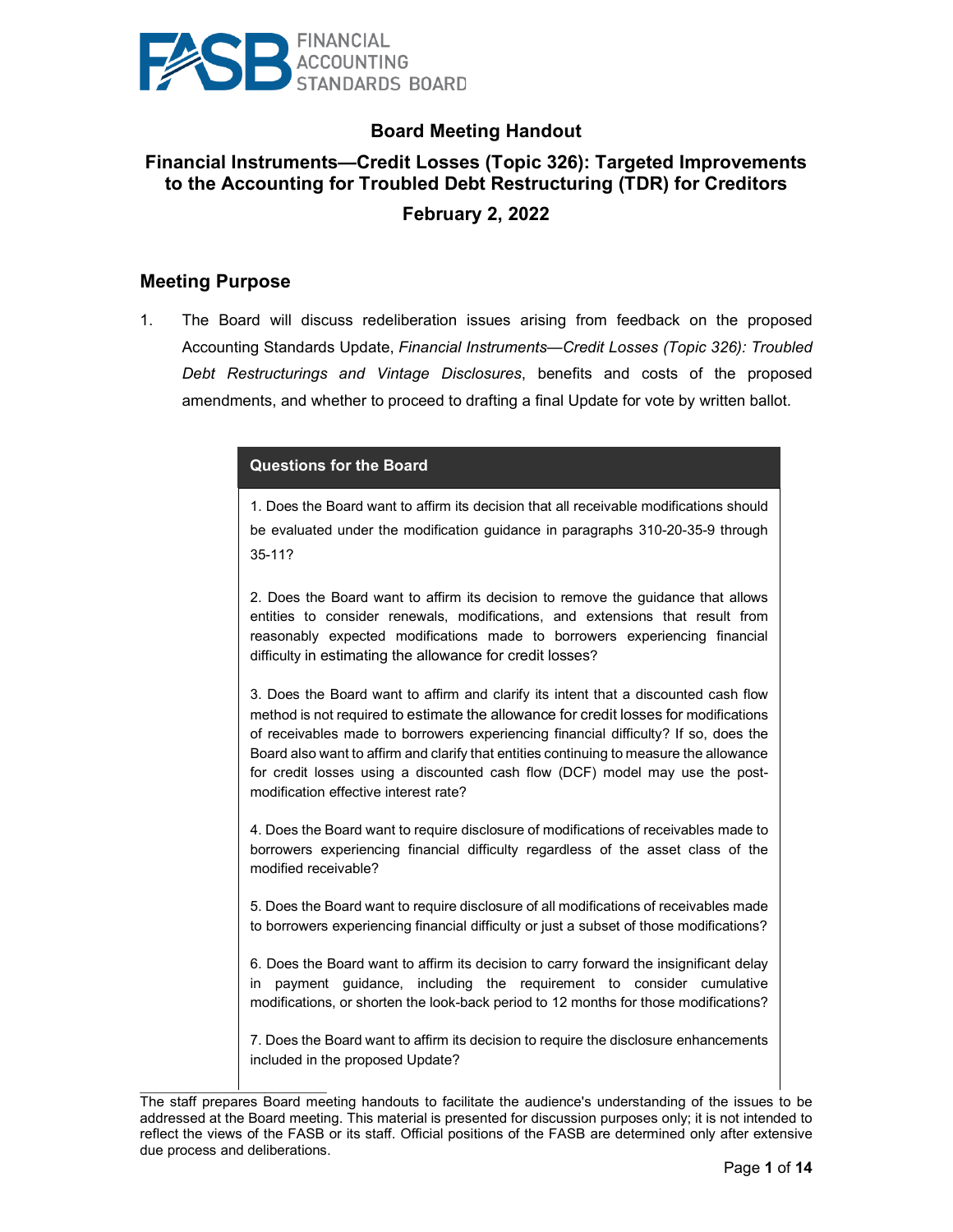8. Does the Board want to affirm its decision to require prospective transition with an option for modified retrospective transition (a cumulative effect adjustment to retained earnings in the period of adoption) for the elimination of troubled debt restructuring (TDR) recognition and measurement guidance?

9. Does the Board want an effective date for fiscal years beginning after December 15, 2022, for entities that have adopted Update 2016-13 and allow early adoption on a topic-by-topic basis?

10. Does the Board think that the expected benefits of the changes justify the perceived costs?

11. Does the Board direct the staff to draft a final Update for vote by written ballot?

# **Comment Letter Demographics**

2. The proposed Update was issued for public comment on November 23, 2021, with a 30-day comment period. Feedback was due on December 23, 2021, and the table below describes the composition of stakeholders who provided feedback on the proposed Update.

| <b>Type of Respondent</b> | <b>Number of Comment</b><br><b>Letters</b> |
|---------------------------|--------------------------------------------|
| Practitioners             |                                            |
| <b>Public Preparers</b>   | 10                                         |
| <b>Private Prepares</b>   |                                            |
| <b>Trade Groups</b>       |                                            |
| Regulators                |                                            |
| Total                     |                                            |

3. In addition to the comment letter feedback received, five responses were received during the Board's recent Invitation to Comment, *Agenda Consultation,* issued in June 2021 that discussed this project. Feedback on that document was due in September 2021, which was before the proposed Update was issued. Five respondents provided feedback about this project (two practitioners, two global financial institutions, and one trade group that represents the banking industry). All five respondents broadly supported the project and the Board's efforts to remove TDR recognition and measurement guidance for entities that have adopted Update 2016-13.

# **Summary of Comments Received**

#### **General**

4. Nearly all comment letter respondents supported the Board's efforts to eliminate the recognition and measurement of TDRs for entities that have adopted the current expected credit losses (CECL) model. The comment letter respondents who supported removing TDR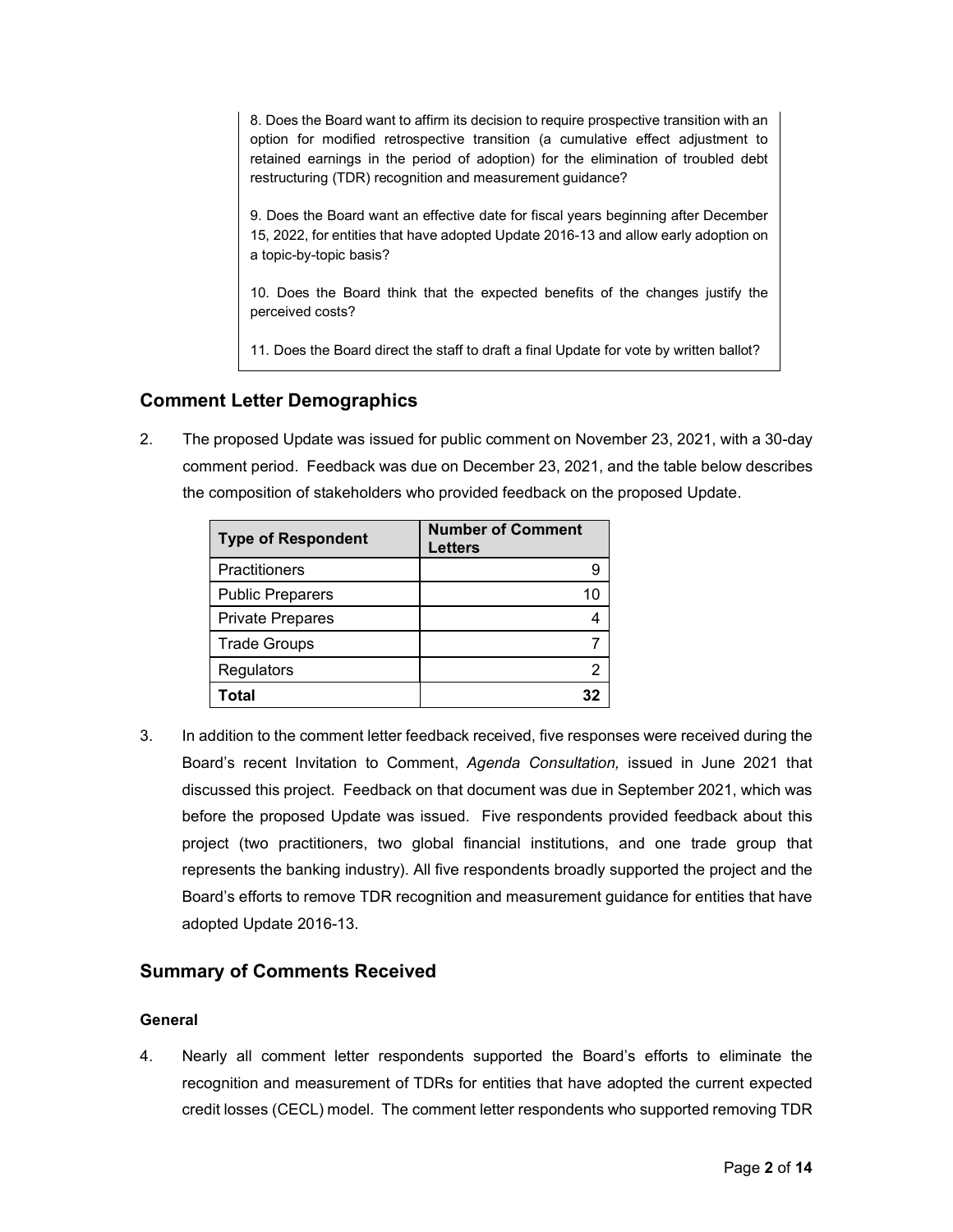recognition and measurement for entities that have adopted CECL agreed with the Board's decision that the effect of most TDRs has already been captured in the allowance for credit losses because Update 2016-13 requires the estimate of lifetime expected credit losses. Therefore, TDR recognition and measurement no longer provides decision-useful information after the adoption of Update 2016-13.

5. Most comment letter respondents acknowledged that if TDR recognition and measurement guidance were eliminated, enhanced disclosures would be necessary to provide financial statement users with the information that they need. However, several respondents provided feedback about the operability of certain of the disclosures included in the proposed Update, the scope of modifications that would be included in the disclosures, and points that could be clarified before issuing a final Update.

#### **TDR Recognition and Measurement for Creditors That Have Adopted CECL**

- 6. As a basis for the amendments in the proposed Update, the Board decided to eliminate any recognition and measurement differences that existed between modifications that resulted in TDRs and all other modifications. Therefore, the amendments in the proposed Update would result in no recognition and measurement differences as it relates to the measurement of expected credit losses between modifications that would have been TDRs and all other modifications. Additionally, the amendments in the proposed Update would result in all modifications being measured consistently. That is, even those modifications that would require disclosure because they are made to borrowers experiencing financial difficulty would not have any unique measurement attributes.
- 7. Stakeholders raised certain points about the application of general modification guidance to modifications that would have been TDRs. Specifically, comment letter respondents provided feedback about the evaluation of whether these loans represent new loans or continuations of existing loans; whether entities should be able to consider extensions, modifications, or renewals made in modifications to borrowers experiencing financial difficulty in determining the life of an asset over which to evaluate expected credit losses; and the methodology and effective interest rate used to measure the allowance for credit losses on certain modified loans.

# **Issue 1A: Application of Modification Guidance**

#### **Background**

8. The amendments in the proposed Update would eliminate TDR recognition and measurement guidance for creditors that have adopted CECL. Instead, all modifications would be subject to the current guidance for loan restructurings and refinancings in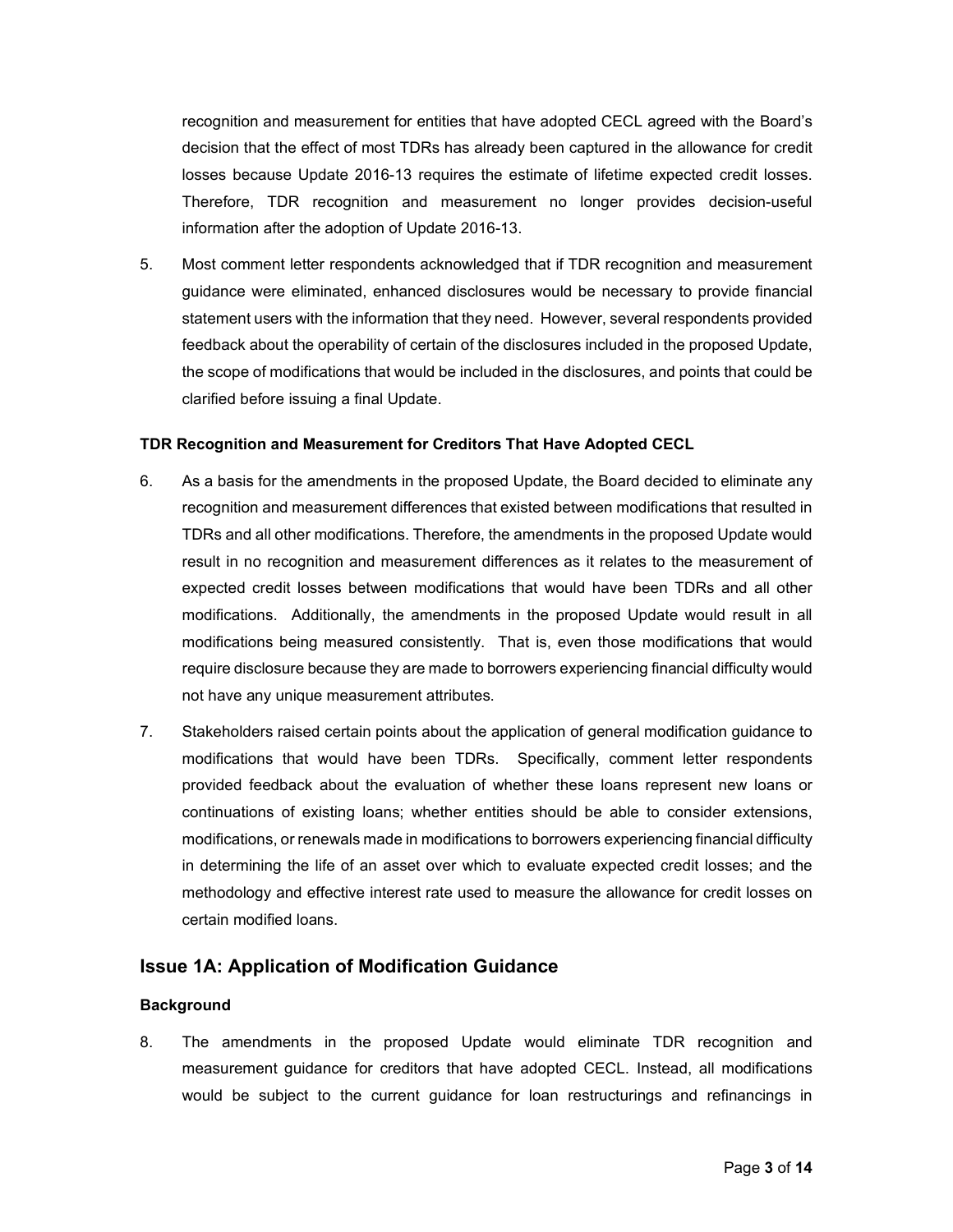paragraphs 310-20-35-9 through 35-11 to determine if the modification represents a new loan or a continuation of the existing loan. To be considered a new loan, both of the following conditions must be met:

- (a) The terms of the restructuring must be considered at least as favorable to the lender as terms for a comparable loan to other customers with similar collection risk.
- (b) The modification is more than minor, which typically requires a comparison of cash flows between the original and modified loan to determine if the difference is greater than 10 percent.
- 9. The Board asked a question in the proposed Update to gather stakeholder feedback about whether the treatment of modifications in the proposed Update would yield meaningful financial statement outcomes and if the application of modification guidance for loans previously accounted for as TDRs is appropriate.

#### **Comment Letter Feedback**

- 10. Eighteen comment letter respondents provided feedback about the application of the modification guidance in paragraphs 310-20-35-9 through 35-11. Mixed feedback was received about the application of modification guidance for loans that would have been considered TDRs under current GAAP.
	- (a) Several stakeholders supported the application of modification guidance to all receivables within the scope of Topic 326, Financial Instruments—Credit Losses, including those that would have been TDRs under current GAAP.
	- (b) Other stakeholders noted that all modifications that would have been TDRs should be treated as continuations of the existing loan (and therefore not subject to evaluation under the modification guidance).
- 11. Several respondents described potential challenges that private entities may encounter in applying the modification guidance to modifications that currently would be considered TDRs.
- 12. Some practitioners recommended clarifying the current modification guidance to make it easier to apply.

#### **Alternatives**

- 13. The Board will consider the following alternatives:
	- (a) Alternative A: Affirm the Board's decision that all receivables should be evaluated under the modification guidance in paragraphs 310-20-35-9 through 35-11.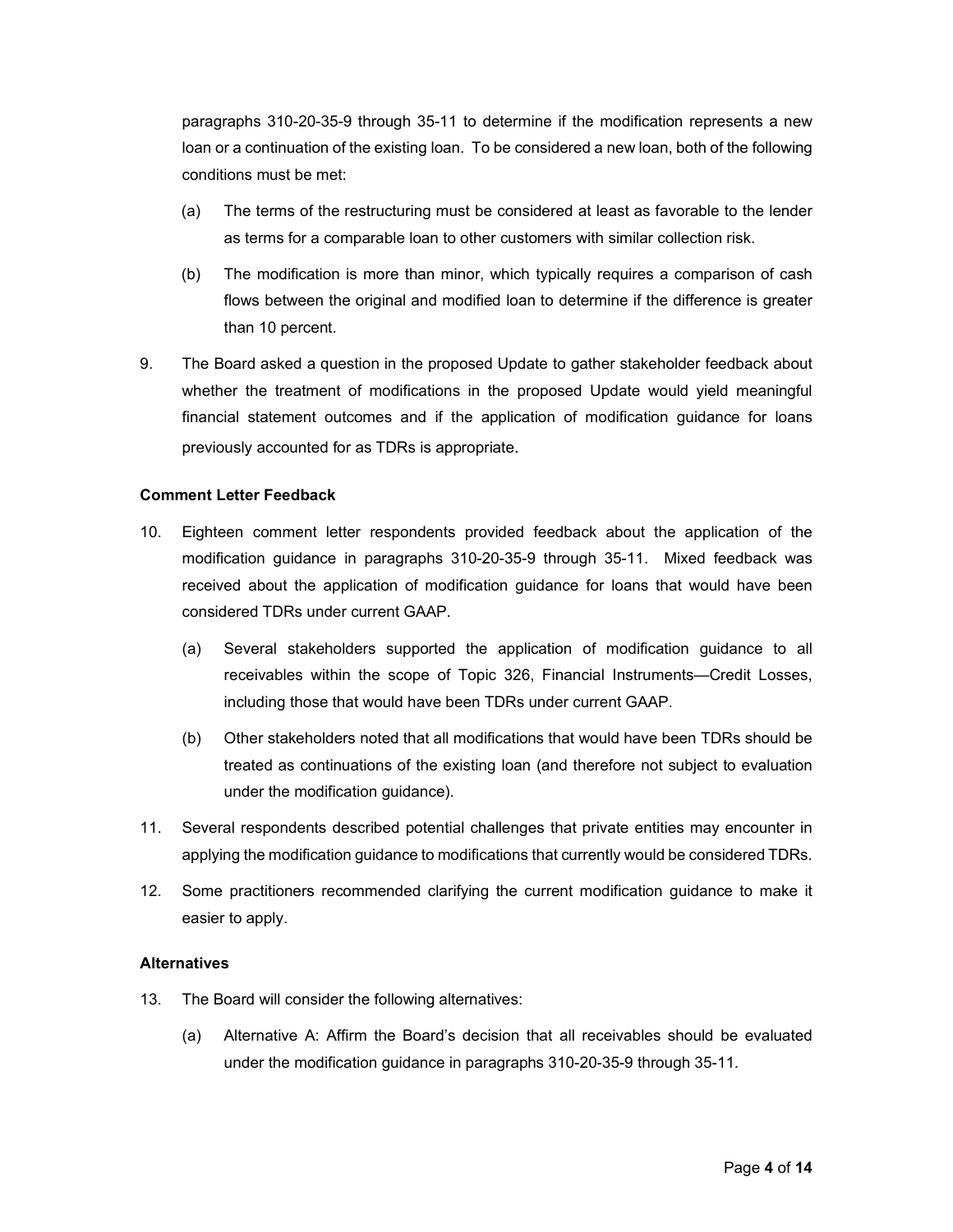(b) Alternative B: Treat all modifications of receivables to borrowers experiencing financial difficulty as continuations of the existing loan.

# **Issue 1B: Contractual Life—Reasonably Expected TDRs**

#### **Background**

- 14. Update 2016-13 requires that an entity estimate expected credit losses over the contractual term of a financial asset. The CECL model captures the life of a specific asset rather than the life of a lending relationship. As a result, the guidance in paragraph 326-20-30-6 does not allow an entity to consider expected extensions, renewals, and modifications in determining the contractual term of the asset over which to estimate credit losses *unless* the entity has a reasonable expectation at the reporting date that it will execute a TDR with the borrower (reasonably expected TDR).
- 15. From limited outreach performed as part of this project, the staff understands that some entities have determined that the effect of reasonably expected TDRs is not significant in determining the allowance for credit losses.
- 16. The amendments in the proposed Update would remove the guidance in paragraph 326-20- 30-6 that allows an entity to consider reasonably expected TDRs in determining the life of an asset over which to estimate expected credit losses. That is, an entity would be precluded from considering *all* expected extensions, renewals, and modifications (except as provided in paragraph 326-20-30-6(b)) in determining the life of the asset over which to estimate the allowance for credit losses.

#### **Comment Letter Feedback**

17. A few comment letters addressed the Board's proposal to remove the guidance in paragraph 326-20-30-6 that allows entities to extend the contractual term for reasonably expected TDRs, most of which suggested retaining the ability to consider extensions, renewals, and modifications for loans reasonably expected to be modified to borrowers experiencing financial difficulty. Comment letter respondents explained that removing this guidance may result in a measurement of credit losses that is inconsistent with a lender's risk management strategies and that does not depict the actual amount of credit losses that an entity would expect to occur. Additionally, a few stakeholders raised concern that removing the guidance would suggest that historic loss experience that factors in extensions, renewals, or modifications would have to be adjusted to remove those actions, which would be burdensome and also would not accurately depict expected credit losses.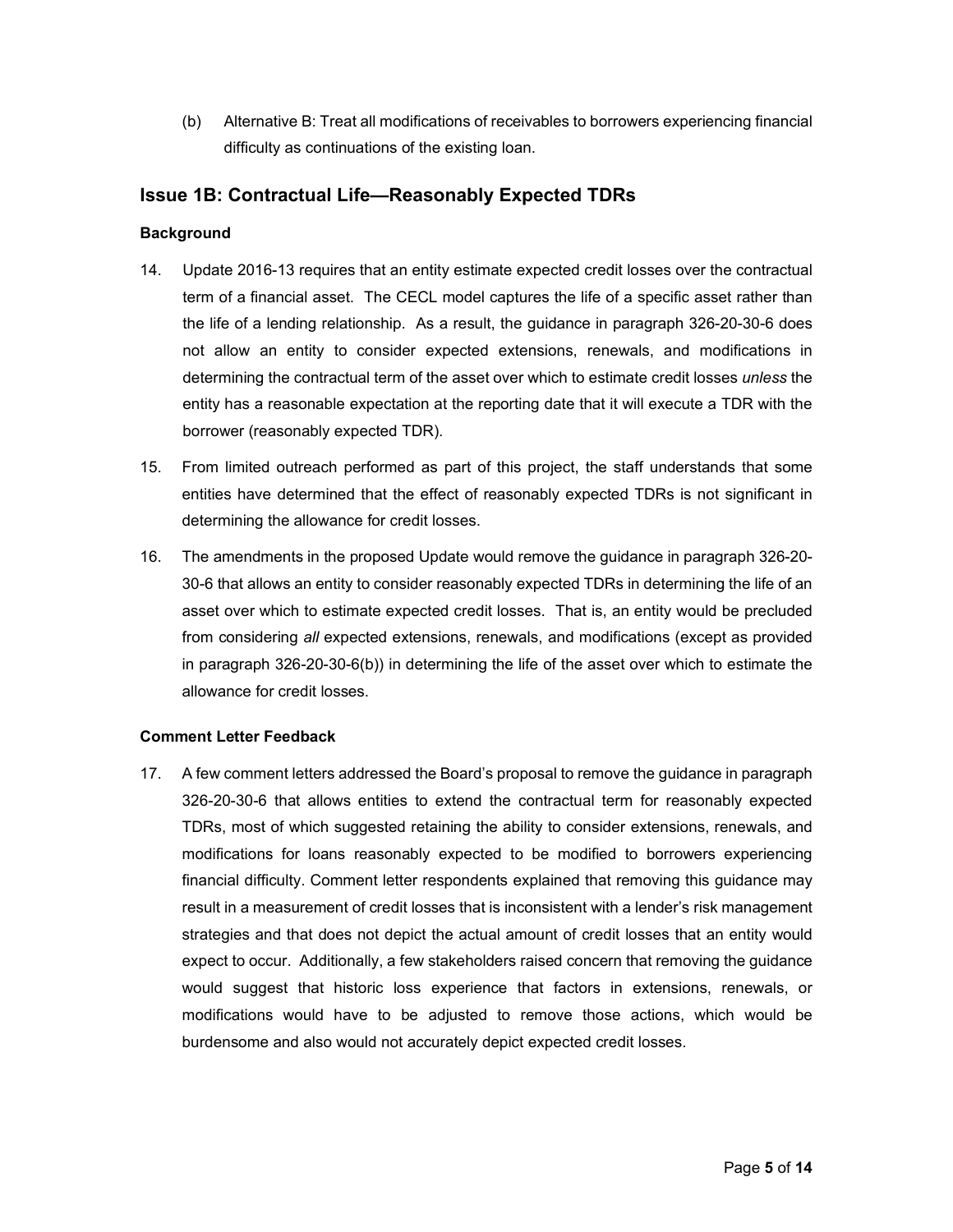18. One stakeholder provided an example in its comment letter about the effect of removing the guidance. The example assumes that a lender has a commercial real estate development loan scheduled to mature in three months. However, the borrower is experiencing delays in completing the project because of supply chain issues and is experiencing financial difficulty related to a downturn in market conditions. The lender would expect to extend the term of the loan to allow the borrower ample time to get supplies to finish and sell the real estate project. However, the example indicates that if the lender could not consider an extension, it may suggest that the lender would have to foreclose on the property even though reflecting the foreclosure in its allowance for credit losses would not reveal the entity's loss mitigation strategy or the amount that it actually expects to collect.

#### **Alternatives**

- 19. The Board will consider the following alternatives:
	- (a) Alternative A: Affirm the Board's decision to remove the guidance that allows entities to consider renewals, modifications, and extensions in estimating the allowance for credit losses as a result of reasonably expected modifications made to borrowers experiencing financial difficulty.
	- (b) Alternative B: Retain the guidance that allows entities to consider renewals, modifications, and extensions for reasonably expected TDRs in estimating the allowance for credit losses but amend it to apply to modifications made to borrowers experiencing financial difficulty.

# **Issue 1C: DCF Model and Effective Interest Rate**

#### **Background**

- 20. At its September 6, 2017 meeting, the Board indicated that for loans modified in a TDR in which the effect of the concession could be measured only using a DCF model or reconcilable method, the DCF or reconcilable method should be used to measure the allowance for credit losses on those loans. As a result, entities frequently measure the allowance for credit losses on loans modified in a TDR using a DCF model because the effect of some common concessions, such as interest rate concessions or term extensions, can be captured only using a DCF model.
- 21. Under current GAAP, paragraph 310-40-35-12 requires that the effective interest rate in a DCF model be based on the original contractual interest rate of a loan modified in a TDR rather than a post-modification contractual interest rate. Paragraph 326-20-30-4A allows entities to elect, by class of financing receivable, to adjust the effective interest rate used in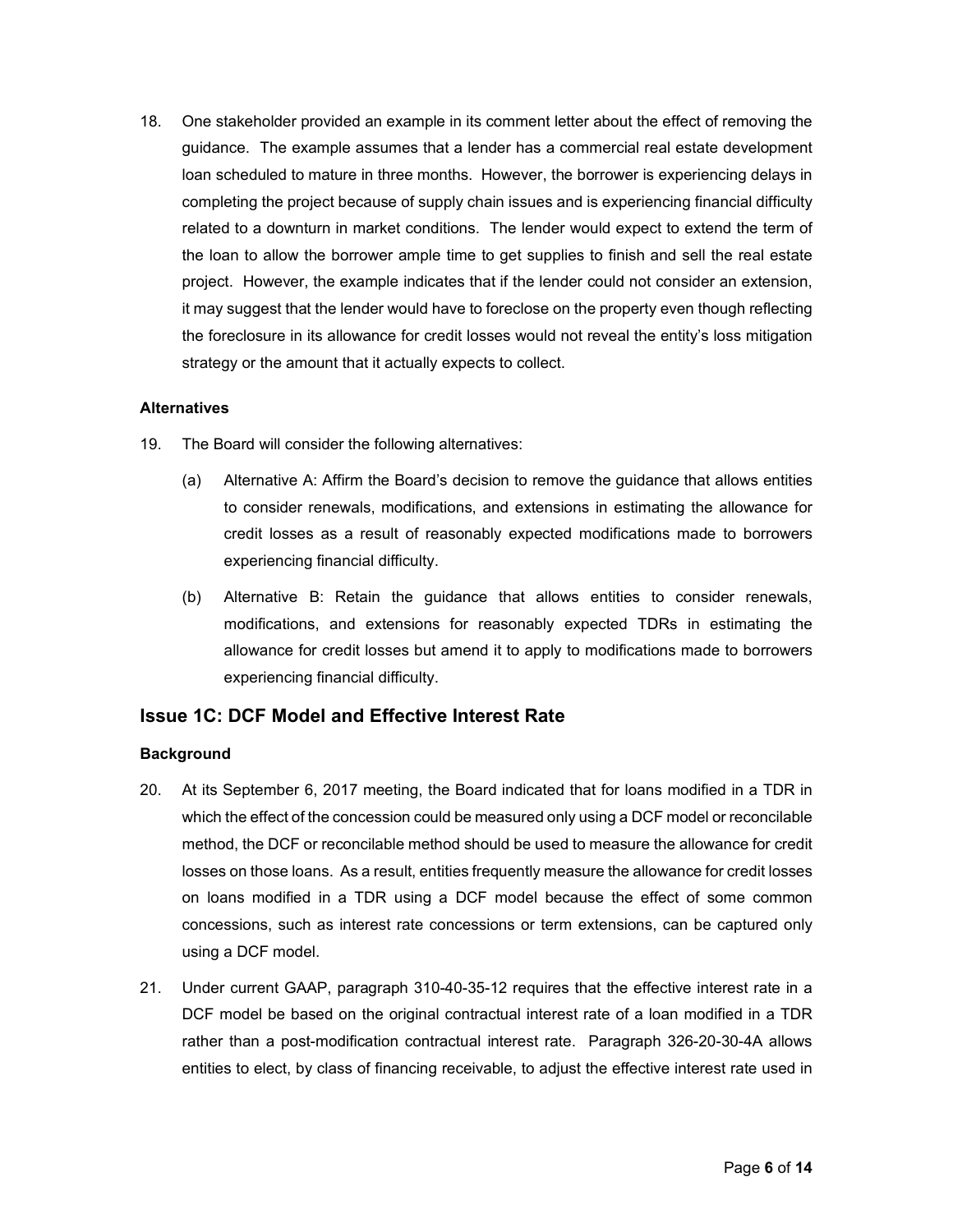a DCF to consider timing and changes in timing of expected cash flows unless the asset is restructured in a TDR, in which case the effective interest rate cannot be adjusted.

- 22. The guidance in paragraphs 310-40-35-12 and 326-20-30-4A requires that an entity use an effective interest rate based on pre-modification contractual interest rates so that the effect of any TDR modification is captured in the allowance for credit losses using a DCF model. That is because if the denominator (effective interest rate) were updated to reflect changes in terms after the TDR modification, it would offset any changes to the amount or timing of cash flows associated with the loan and, therefore, the allowance for credit losses would not fully capture the concession.
- 23. Paragraph BC22 of the proposed Update, which was included to indicate that if an entity intends to continue using a DCF model after the adoption of the proposed amendments, it would be inappropriate to ignore the fact that a modification has been made.
- 24. The proposed Update would supersede Subtopic 310-40, Receivables—Troubled Debt Restructurings by Creditors, in its entirety. Therefore, the guidance in paragraph 310-40-35- 12 that precludes an entity from changing the effective interest rate in a loan modified as a TDR would no longer be in GAAP. The amendments in the proposed Update also would change paragraph 326-20-30-4A such that the guidance would no longer preclude an entity from making an election to adjust the effective interest rate for timing and changes in timing of expected cash flows when using a DCF model. The effect of the change to those two paragraphs in the proposed Update is that there no longer would be guidance in GAAP that would preclude an entity from updating the effective interest rate when using a DCF model.

#### **Comment Letter Feedback**

25. Several comment letter respondents requested that the Board clarify the meaning of paragraph BC22 as it relates to an entity's continued use of a DCF model after adopting a final Update of these proposed amendments. Some comment letter respondents interpreted paragraph BC22 as requiring the continued use of a DCF model after adopting the proposed Update or modifications of receivables to borrowers experiencing financial difficulty.

#### **Alternatives**

- 26. The Board will consider the following alternatives:
	- (a) Alternative A: Affirm and clarify the Board's intent that a DCF model not be required for modifications of receivables made to borrowers experiencing financial difficulty and that the post-modification effective interest rate may be used by entities that continue to measure the allowance for credit losses using a DCF model.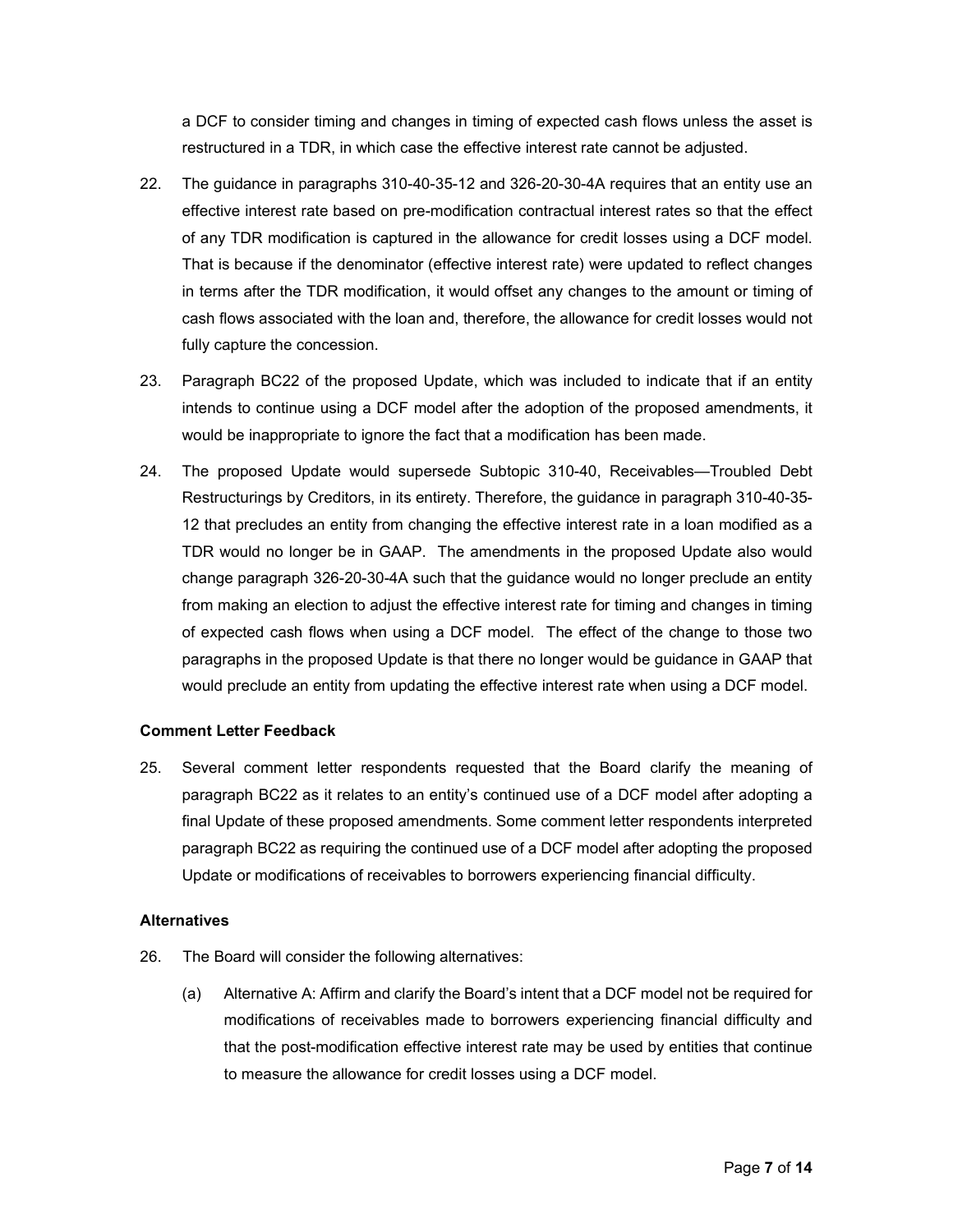(b) Alternative B: Require that a DCF model or reconcilable method be used to measure the allowance for credit losses for modifications of assets made to borrowers experiencing financial difficulty and retain the guidance in paragraph 326-20-30-4A and similar guidance about what is included in Subtopic 310-40 that requires using the premodification effective interest rate.

# **Issue 2A: Disclosure Scope—Asset Class**

#### **Background**

27. The proposed Update did not explicitly state which assets were within the scope of the disclosure enhancements. Some stakeholders understood that because the disclosure enhancements in the proposed Update were included in Subtopic 310-10, the disclosure enhancements would apply to all modifications of financial assets within the scope of Topic 310 to borrowers experiencing financial difficulty, including trade accounts receivable, loans, loan syndications, factoring arrangements, standby letters of credit, and financing receivables. However, the proposed Update included a question about whether there are any assets within the scope of Topic 326 that should not be subject to the enhanced disclosure requirements in the proposed Update. Certain assets that are within the scope of Topic 326 are not within the scope of Subtopic 310-10, such as net investments in leases and held-to-maturity debt securities.

#### **Summary of Comment Letter Feedback**

- 28. Seven comment letter respondents provided feedback about asset classes of receivables that should or should not be subject to the proposed disclosure enhancements.
- 29. Some practitioners supported applying the disclosure enhancements to all assets within the scope of Topic 326. One practitioner suggested that the disclosures may not be decision useful for receivables that are a by-product of other transactions, such as revenue contracts with customers and reinsurance activities. One practitioner opposed requiring the disclosures for acquired receivables that at acquisition had more than insignificant deterioration since origination.
- 30. Three comment letter respondents commented on the disclosure enhancements as they relate to lease modifications within the scope of Topic 842, Leases. One of those respondents noted that the legacy guidance would not require TDR disclosure for lease modifications and indicated that it was unclear if it was the Board's intent to require the disclosure enhancements in the proposed Update for those modifications. The other two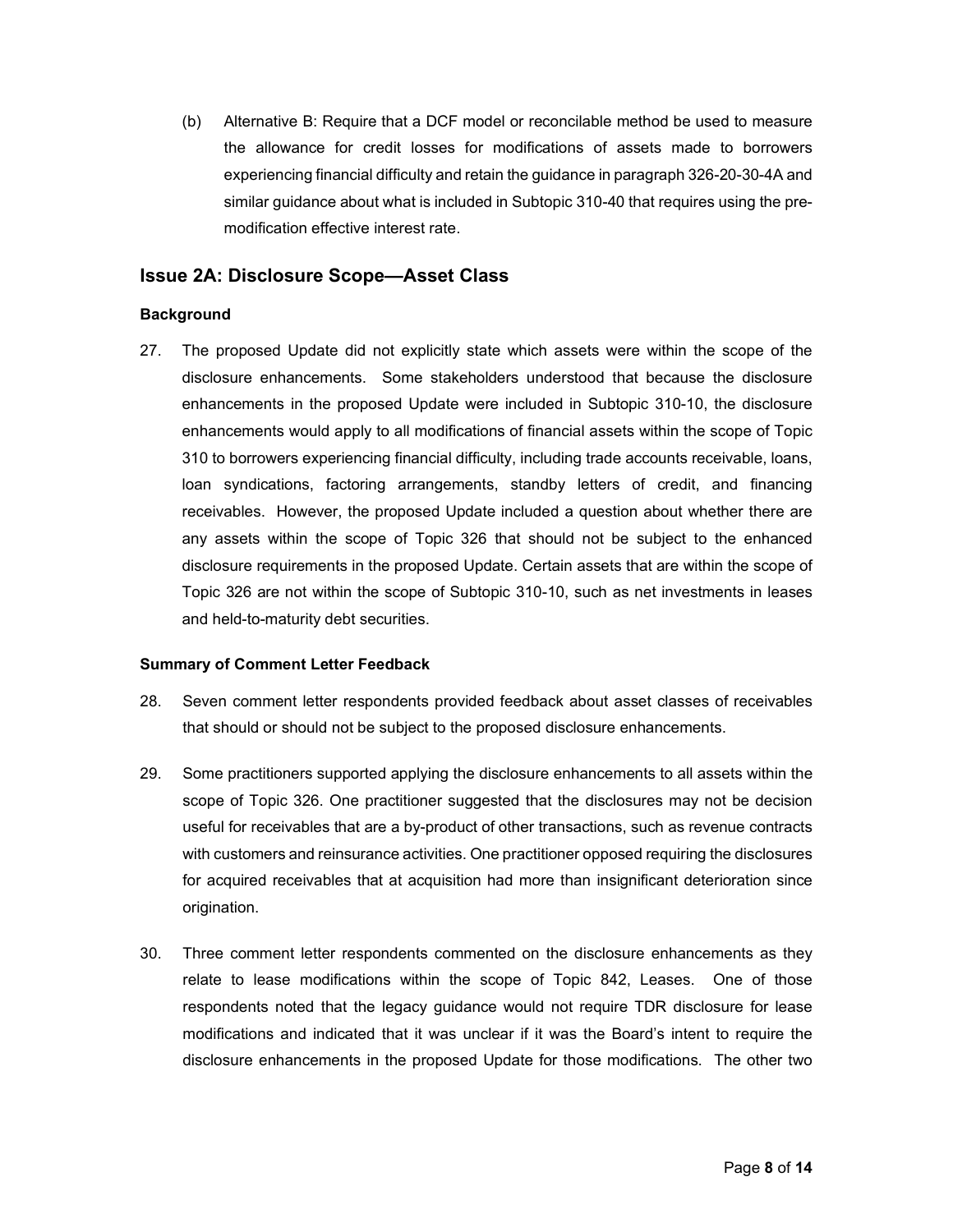comment letter respondents explicitly stated that the disclosure enhancements should not apply to lease modifications within the scope of Topic 842.

#### **Alternatives**

- 31. The Board will consider the following alternatives:
	- (a) Alternative A: Require disclosure of modifications of receivables made to borrowers experiencing financial difficulty regardless of the asset class of the modified receivable for all assets within the scope of Subtopic 310-10.
	- (b) Alternative B: Require disclosure of modifications of receivables made to borrowers experiencing financial difficulty regardless of the asset class of the modified receivable for all assets within the scope of Subtopic 326-20.

# **Issue 2B: Disclosure Scope—Modification Type**

#### **Background**

32. The amendments in the proposed Update would require that the disclosure enhancements be provided for all modifications of receivables made to borrowers experiencing financial difficulty. Current GAAP requires that all modifications made to borrowers experiencing financial difficulty that also involve the lender extending a concession be accounted for as TDRs. Therefore, the population of modifications that require disclosure under the proposed Update is broader than those modifications that were previously considered to be TDRs and, therefore, subject to the TDR disclosure requirements.

#### **Comment Letter Feedback**

- 33. Sixteen comment letter respondents discussed the types of modifications that should be subject to the disclosure enhancements in the proposed Updates. All of the stakeholders who provided feedback on this topic were preparers or trade groups (with the exception of one practitioner). Most of those comment letter respondents indicated that the scope of the types of modifications that would be included in the disclosure enhancements is too broad.
- 34. Several stakeholders suggested that in order to more effectively provide information about modifications made to borrowers experiencing financial difficulty that would actually change an entity's credit risk profile for an asset, the disclosures should be limited to modifications that change the amount or timing of cash flows associated with a loan.

#### **Alternatives**

35. The Board will consider the following alternatives: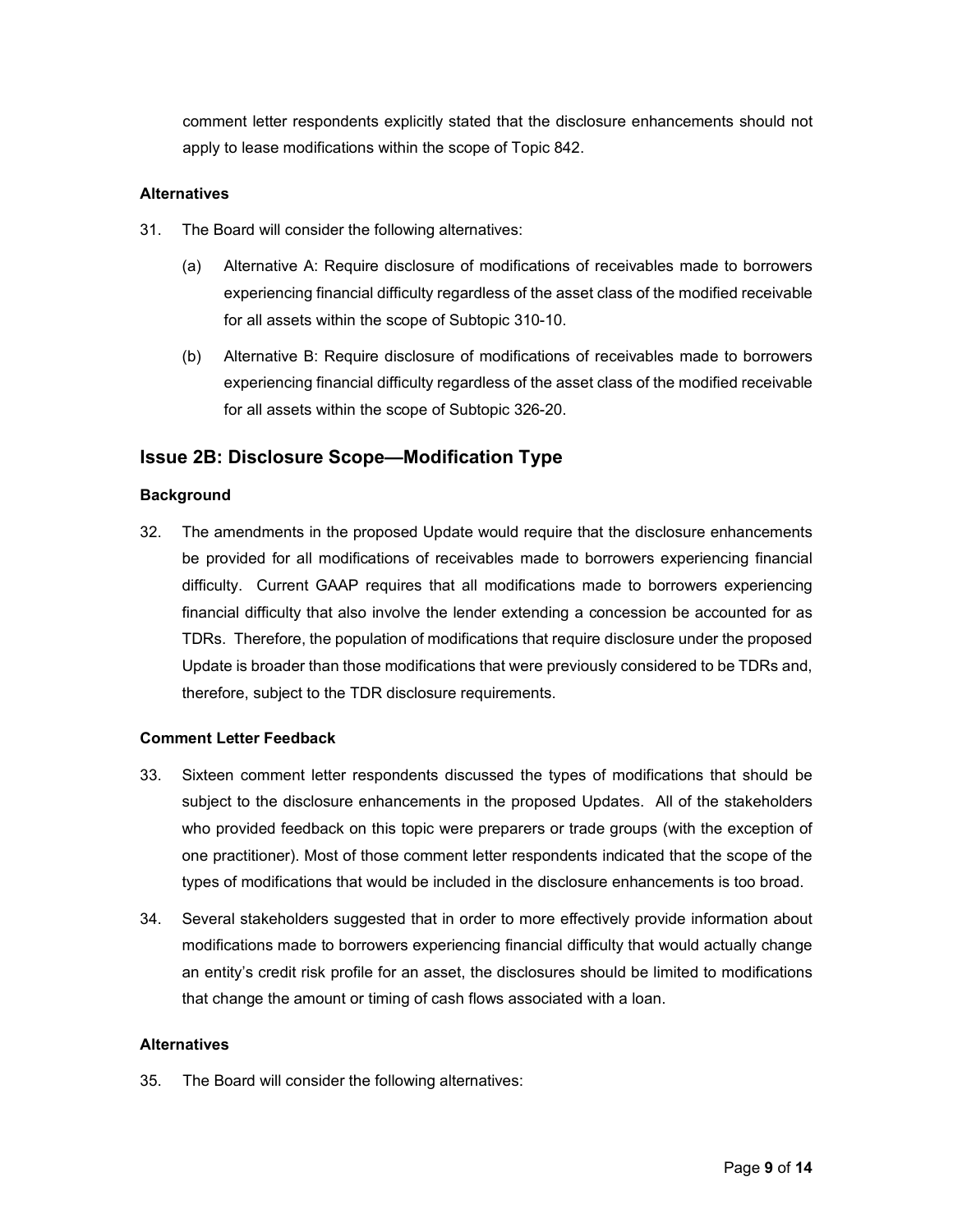- (a) Alternative A: Affirm the Board's decision to require disclosure of all modifications made to borrowers experiencing financial difficulty.
- (b) Alternative B: Require disclosure of modifications that result in a direct change in the timing or amount of contractual cash flows to borrowers experiencing financial difficulty.
- (c) Alternative C: Require disclosure of modifications that are concessions to borrowers experiencing financial difficulty.

# **Issue 2C: Disclosure Scope—Insignificant Delay in Payment**

#### **Background**

- 36. The amendments in the proposed Update would exclude modifications that result only in a delay in payment that is insignificant from the modification disclosure requirements in paragraphs 310-10-50-36 and 310-10-50-40 through 50-42. Under current GAAP, insignificant delays of payment are not considered to be concessions and therefore are not considered to be TDRs.
- 37. Under current GAAP, when considering whether a delay in payment is insignificant (and therefore does not represent a concession), entities are required to consider the cumulative effect of all previous modifications. The requirement to consider cumulative past modifications was carried forward in the proposed Update. Therefore, an entity would be required to consider previous modifications when determining whether a delay in payment is insignificant and, therefore, does not have to be included in the enhanced disclosure requirements for modifications made to borrowers experiencing financial difficulty.

#### **Comment Letter Feedback**

- 38. Thirteen respondents provided feedback about the Board's decision to carry forward the insignificant delay in payment guidance. All but one of those respondents supported the Board's decision to carry forward the guidance from Subtopic 310-40 into the amendments in the proposed Update and to exclude those insignificant modifications from the enhanced disclosures. However, many of those stakeholders commented that the requirement to consider cumulative modifications when determining if a delay in payment is insignificant could be operably burdensome and may not provide financial statement users with decisionuseful information to financial statement.
- 39. Comment letter respondents recommended that the Board consider limiting the previous modifications "lookback" period to a specific period (rather than just requiring general cumulative consideration over the entire life). Stakeholders noted that for borrowers,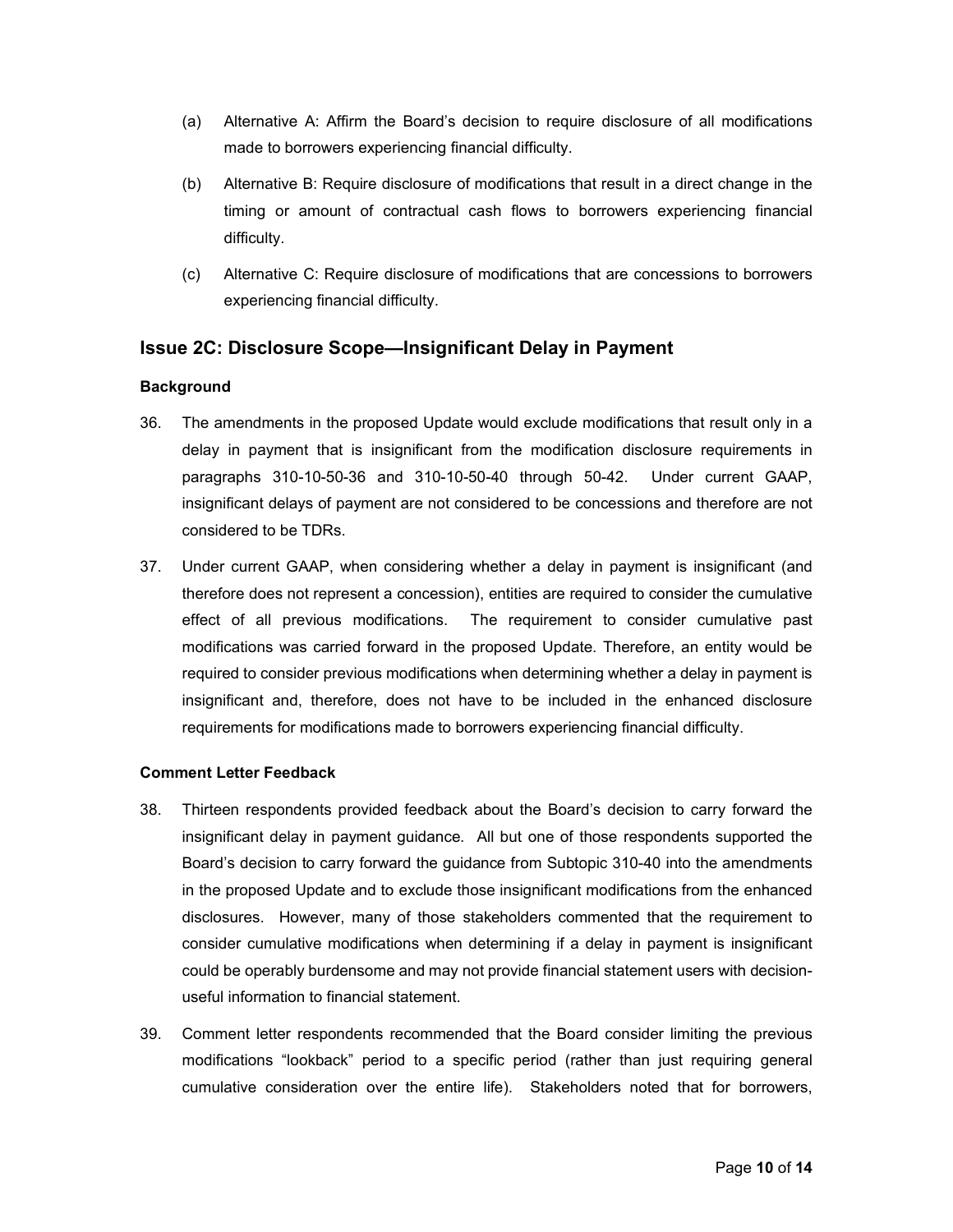guidance about determining whether a loan modification represents a modification or extinguishment only considers previous modifications made in the previous 12-month period and suggested that a similar 12-month lookback period be considered for previous modifications when determining whether a modification represents an insignificant delay in payment.

#### **Alternatives**

- 40. The Board will consider the following alternatives:
	- (a) Alternative A: Affirm the Board's decision to carry forward the insignificant delay in payment guidance, including the requirement to consider cumulative modifications.
	- (b) Alternative B: Carry forward the insignificant delay in payment guidance, but only require that an entity look back at modifications made in the previous 12-month period.

#### **Issue 2D: Disclosure Enhancements**

#### **Background**

- 41. The proposed Update included enhanced disclosure requirements to be provided about modifications of receivables made to borrowers experiencing financial difficulty.
- 42. In addition, the proposed Update included a disclosure objective to guide entities in providing financial statement users with decision-useful information about modifications of receivables made to borrowers experiencing financial difficulty, as well as other modifications that it otherwise may provide voluntary disclosure about.

#### **Comment Letter Feedback**

- 43. Twenty-two comment letter respondents provided commentary about the disclosure enhancements in the proposed Update. In general, most comment letter respondents supported some of the disclosure enhancements. That is, in lieu of TDR recognition and measurement, as well as the specific disclosure requirements currently in place for TDRs, most stakeholders understood the need to revisit and enhance disclosure requirements for certain modifications. However, some stakeholders had mixed feedback about the operability of certain of the disclosures or suggested clarifications to some of the disclosure requirements.
- 44. In addition to the general disclosures described above, there were two aspects of the proposed disclosures that several stakeholders commented on: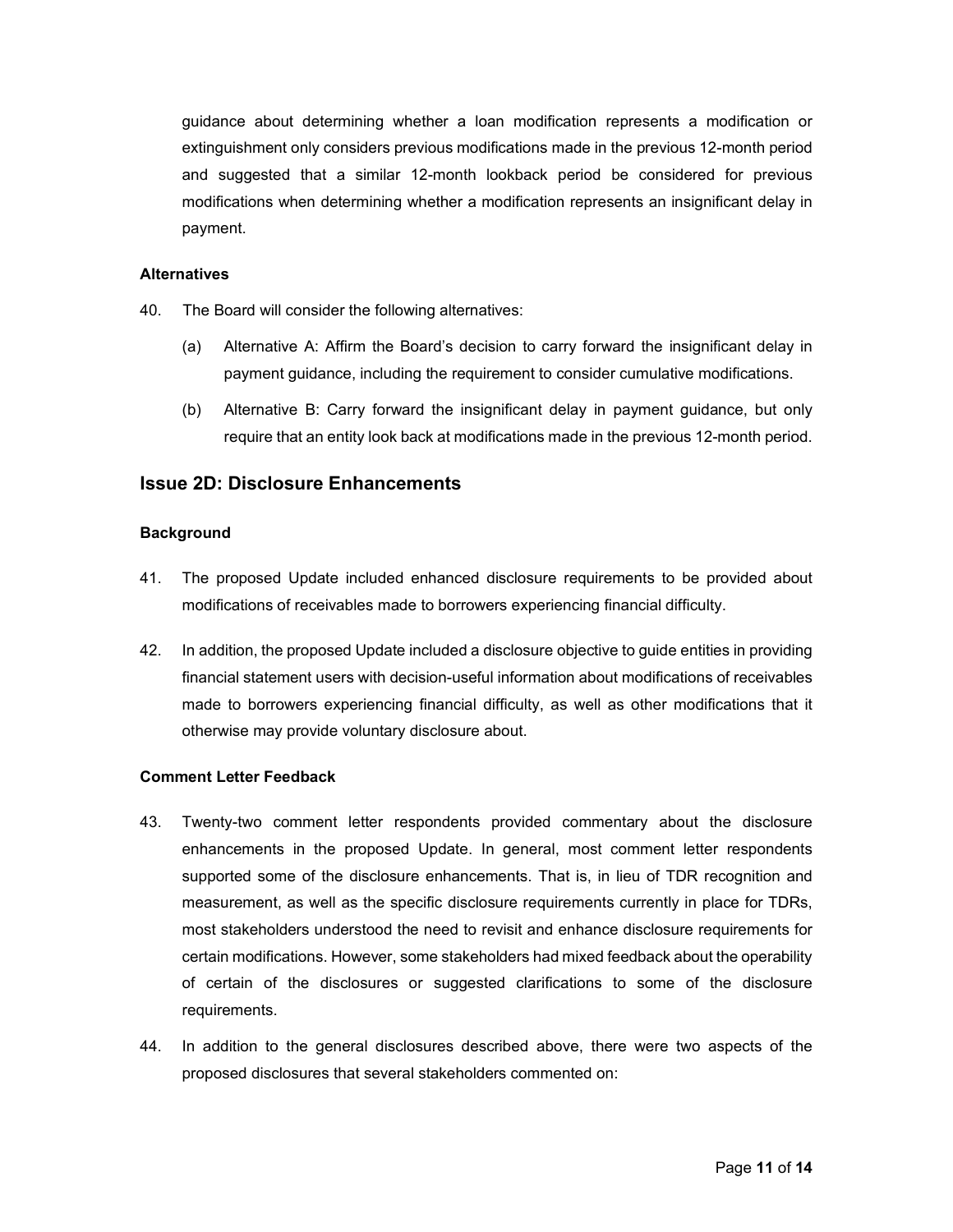- (a) Five stakeholders commented on the requirement in paragraph 310-10-50-40(a)(1) in the proposed Update to disclose the pre-modification amortized cost basis of modified receivables made to borrowers experiencing financial difficulty during the reporting period. Those stakeholders acknowledged that it would be difficult to produce this information because they would have to take a "snapshot" of a loan at a particular point in time and making system changes and implementing controls to do so could be challenging. They also commented that pre-modification amortized cost basis (ACB) is inconsistent with disclosing the percent of total ACB of a particular class of financing receivable, which would be based on the amount at the reporting date, rather than at the modification date. As a result, they suggested that the Board require the disclosure of the end-of-period amortized cost basis of the modified receivable.
- (b) Four stakeholders provided feedback about the requirement in paragraph 310-10-50- 41 in the proposed Update to include receivables that have been modified in multiple ways during the reporting period to be included in a separate "combination" column. Those stakeholders acknowledged that for some entities a majority of modifications involve a combination of modification types and, therefore, aggregating all of this information into one "combination" column may not provide financial statement users with transparent information.

#### **Alternatives**

- 45. The Board will consider the following alternatives:
	- (a) Alternative A: Affirm the Board's decision on the disclosure enhancements included in the proposed Update.
	- (b) Alternative B: Make certain edits to the disclosure requirements in the proposed Update, including changing the guidance in paragraph 310-10-50-40(a)(1) to require disclosure of period-end amortized cost basis and permit greater disaggregation of the "combination" column required in paragraph 310-10-50-41, while affirming the Board's decision on the other aspects of the disclosure enhancements.
	- (c) Alternative C: Separate the disclosure enhancement piece of the project and consider it as a separate project.

# **Issue 3A: Transition Methodology**

#### **Background**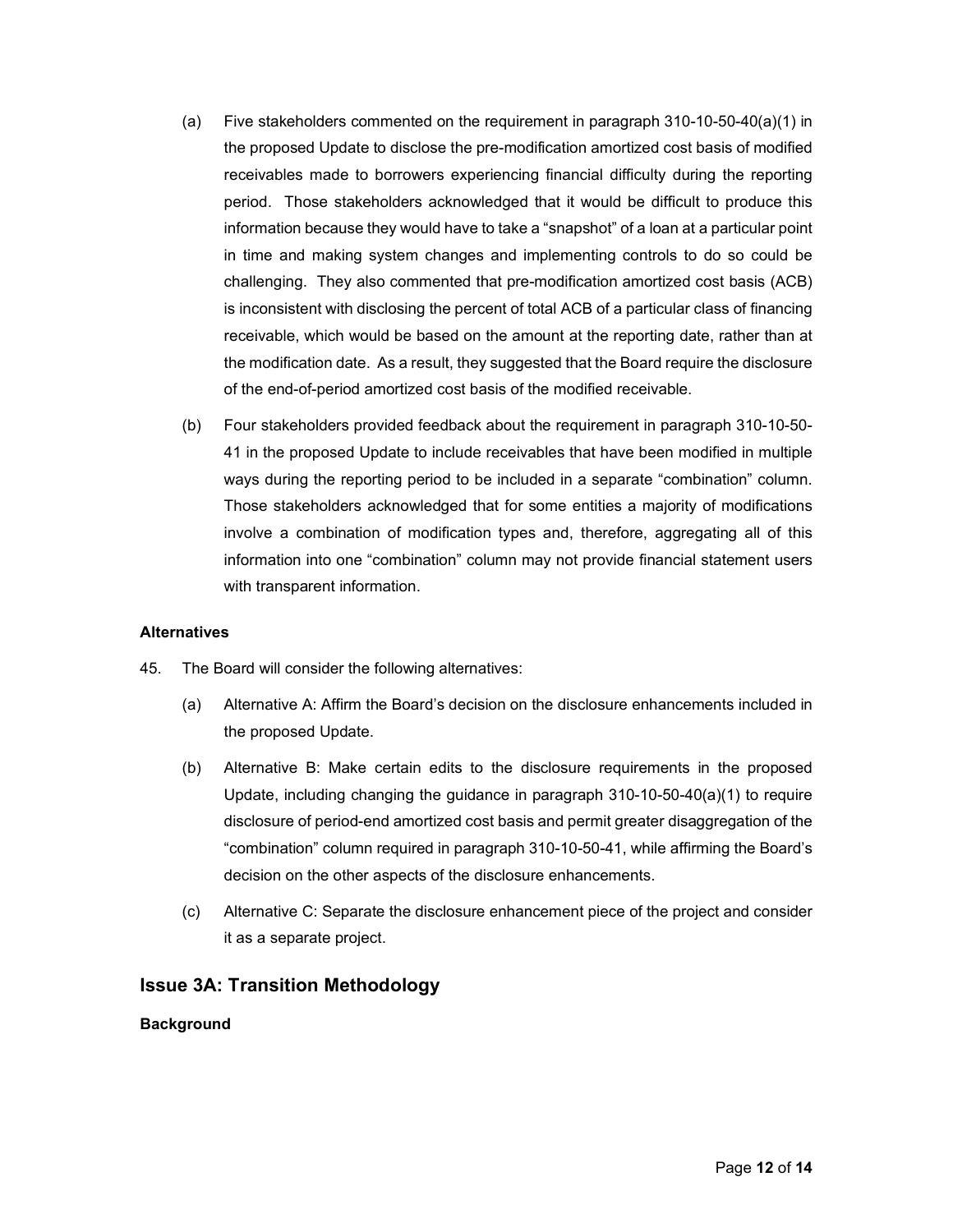- 46. The amendments in the proposed Update called for a prospective transition methodology for disclosures. In the period of adoption, entities would provide the required disclosures for the current period; all comparative periods included in financial statements before the date of adoption would provide legacy TDR disclosures.
- 47. As it relates to the elimination of the recognition and measurement guidance for TDRs, the proposed transition approach would require a prospective transition whereby all modifications made after the adoption of a final Update would be subject to the modification guidance in paragraphs 310-20-35-9 through 35-11. For all modifications previously made that were considered to be TDRs, the allowance for credit losses would continue to be measured and accounted for using the current TDR guidance in Subtopic 310-40. However, the proposed guidance also would provide entities with an option to apply the guidance on a modified retrospective basis whereby any modifications previously classified as TDRs no longer would be recognized as such and any measurement differences in the allowance for credit losses would be reflected through a cumulative-effect adjustment to opening retained earnings in the period of adoption. The measurement difference represents the difference between the allowance for credit losses incorporating the modification that is a TDR and the method of measuring the allowance for credit losses after adoption of the proposed Update.

#### **Comment Letter Feedback**

- 48. Eighteen comment letter respondents provided feedback on the transition approaches in the proposed Update.
- 49. Many comment letter respondents indicated that they supported the prospective transition approach as it relates to providing the required disclosure in the proposed Update and the options provided for the transition approach as it relates to recognition and measurement changes for TDRs.
- 50. A few stakeholders commented that transition should instead be treated as a change in accounting estimate or that the effect of adoption should flow through current period earnings upon adoption.

#### **Alternatives**

- 51. The Board will consider the following alternatives:
	- (a) Alternative A: Affirm the Board's decision to require prospective transition for disclosures and prospective transition with an option for modified retrospective transition for TDR recognition and measurement changes.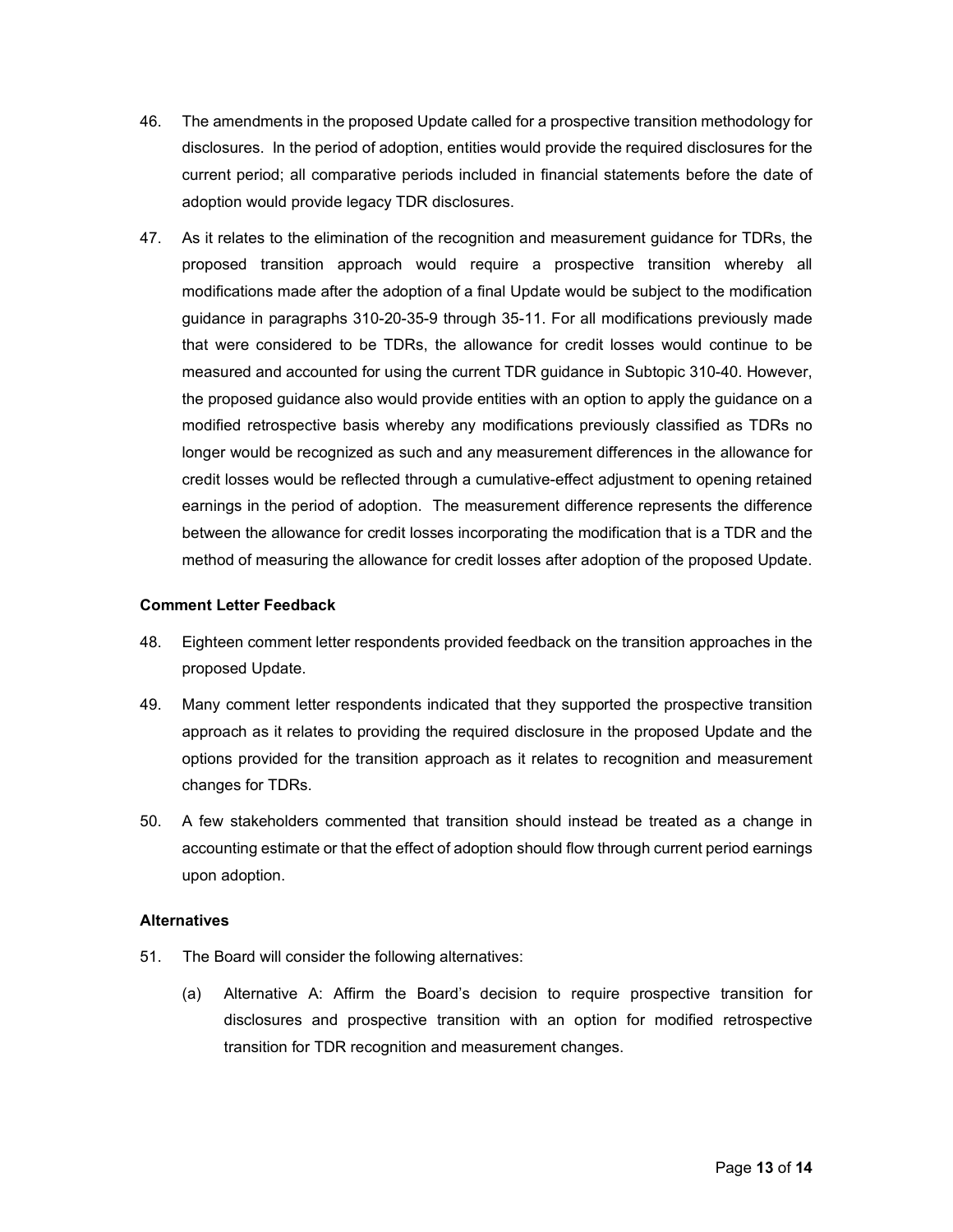(b) Alternative B: Affirm the Board's decision to require prospective transition for disclosures and treat changes in recognition and measurement as a result of the elimination of TDRs as a change in estimate.

# **Issue 3B: Effective Date and Early Adoption**

### **Background**

- 52. The proposed Update did not specify an adoption date. However, it indicated that entities would be able to early adopt the guidance in the proposed Update and could elect early adoption on a topic-by-topic basis. Said differently, an entity would be allowed to early adopt the provisions related to TDRs separately from the provisions in the proposed Update related to vintage disclosure enhancements. The proposed Update can be adopted only by entities that have adopted Update 2016-13.
- 53. The Board asked comment letter respondents to provide feedback about the earliest date that the recognition and measurement changes and disclosure amendments in the proposed Update could be adopted.

#### **Comment Letter Feedback**

54. Comment letter respondents who responded to the question about the earliest date that their entity could adopt the proposed Update indicated that they would be able to adopt the provisions of the proposed Update related to TDRs for the fiscal year beginning after December 15, 2022. Early adoption was generally favored by stakeholders.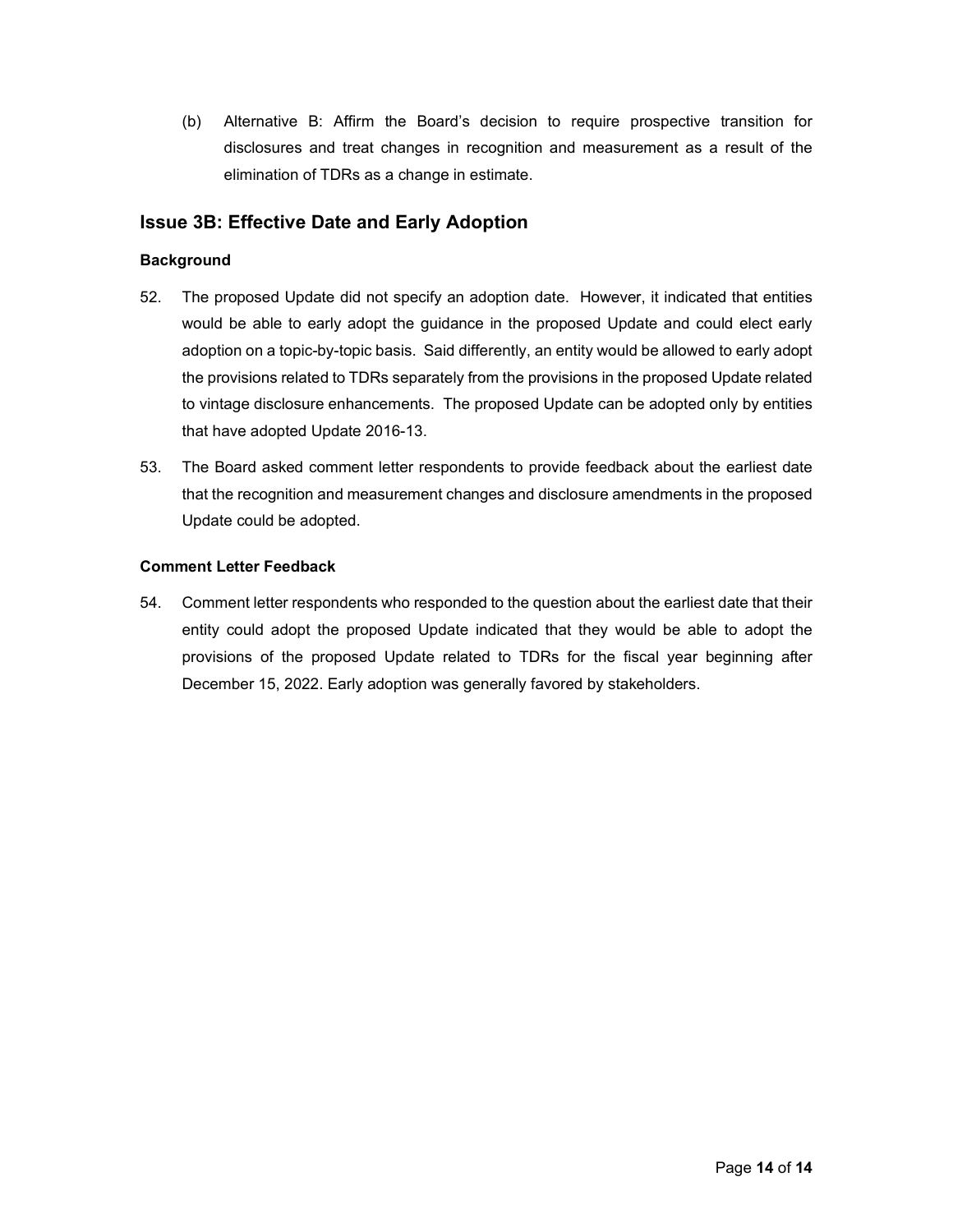

# **Board Meeting Handout Financial Instruments—Credit Losses (Topic 326)—Acquired Financial Assets February 2, 2022**

# **Meeting Purpose**

 $\mathcal{L}_\text{max}$  , where  $\mathcal{L}_\text{max}$  and  $\mathcal{L}_\text{max}$ 

- 1. The Board will deliberate the accounting for acquired financial assets that are within the scope of Accounting Standards Update No. 2016-13, *Financial Instruments—Credit Losses (Topic 326): Measurement of Credit Losses on Financial Instruments*. Currently, the scope of the project is to expand the purchased credit-deteriorated (PCD) accounting model to all loans acquired in a business combination and to modify the presentation of expected credit losses for financial assets that meet the definition of PCD.
- 2. The staff will ask the Board to determine whether the accounting model for PCD assets should be expanded and, if so, to which assets and transactions.

| <b>Questions for the Board</b>                                                                                                                                                              |  |  |
|---------------------------------------------------------------------------------------------------------------------------------------------------------------------------------------------|--|--|
| Issue 1: Should There Be a Distinction between PCD and Non-PCD Assets and,<br>If So, How Should It Be Determined?                                                                           |  |  |
| 1. Does the Board want to amend the accounting for acquired asset accounting to<br>eliminate the "more than insignificant" test?                                                            |  |  |
| Issue 2: Which Model Should Be Applied to Acquired Assets?                                                                                                                                  |  |  |
| 2. If the Board selects Alternative A in Question 1, which model would the Board like<br>to apply for acquired assets?                                                                      |  |  |
| Ilssue 3: Should Certain Asset Classes Be Excluded?                                                                                                                                         |  |  |
| 3A. Does the Board want to exclude certain credit card receivables and other<br>revolving lending arrangements from applying the acquisition model of accounting<br>(PCD accounting model)? |  |  |
| 3B. Does the Board want to exclude available-for-sale (AFS) debt securities from<br>applying the acquisition model of accounting (PCD accounting model)?                                    |  |  |
| 3C. Does the Board want to exclude assets that are not recognized at fair value from<br>applying the acquisition model of accounting (PCD accounting model)?                                |  |  |
|                                                                                                                                                                                             |  |  |

The staff prepares Board meeting handouts to facilitate the audience's understanding of the issues to be addressed at the Board meeting. This material is presented for discussion purposes only; it is not intended to reflect the views of the FASB or its staff. Official positions of the FASB are determined only after extensive due process and deliberations.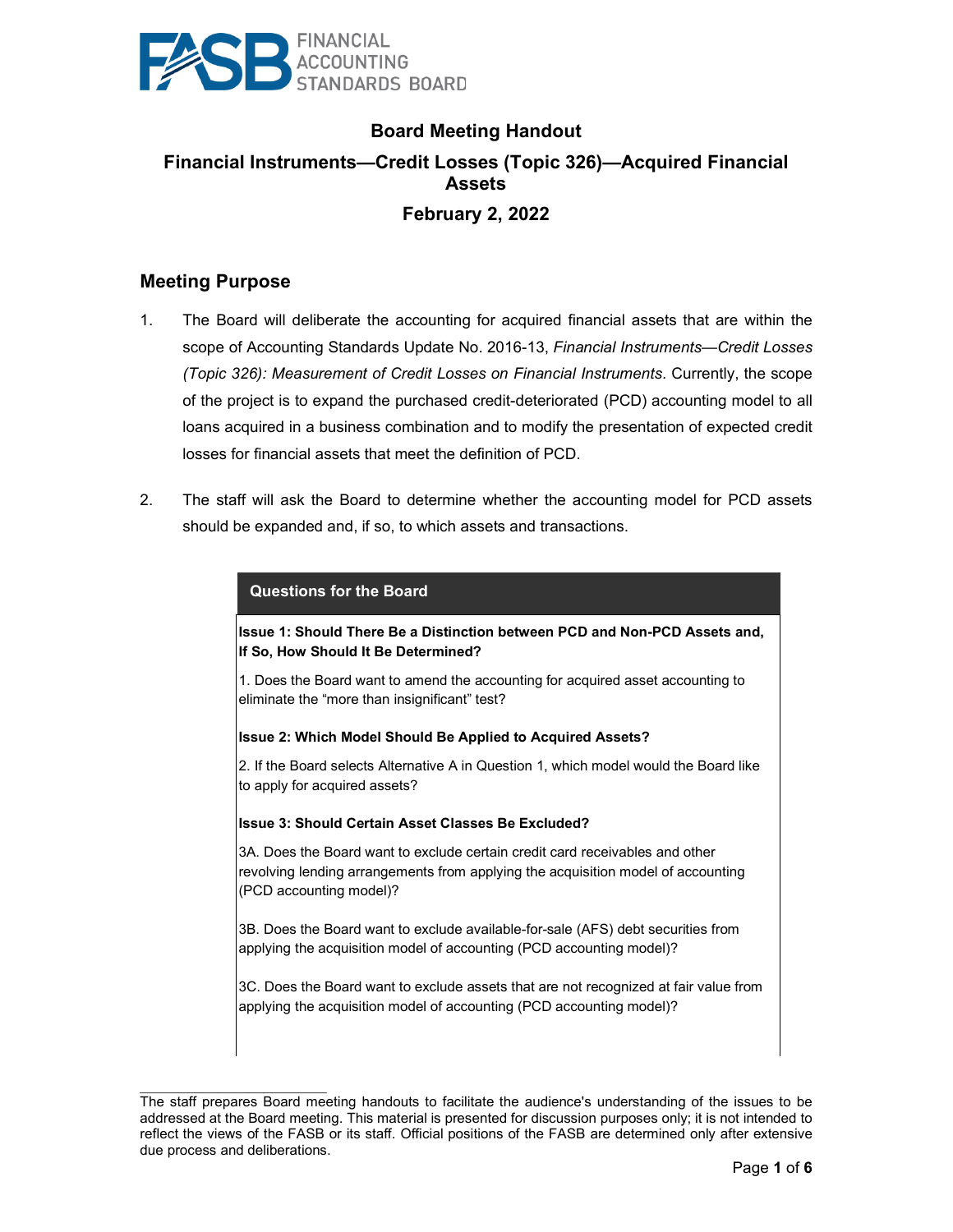4. Does the Board want to clarify that contract assets acquired in a business combination should be treated as an originated asset (non-PCD accounting model)?

#### **Issue 4: Should Assets Acquired in Business Combinations and Asset Acquisitions Be Treated Consistently?**

5. Does the Board want to limit the application of the acquisition model of accounting to acquired assets recognized in a business combination only?

#### **Issue 5: Seasoning**

6. Does the Board want to incorporate "seasoning" into the acquisition model of accounting?

7. Does the Board have any initial leanings on how to define *seasoning*?

8. Does the Board want to consider incorporating a difference between contractual and expected cash flows into the definition of *seasoning*?

# **Background**

- 3. At the July 14, 2021 Board meeting, the Board added a project to its technical agenda to address the accounting for acquired financial assets in accordance with Update 2016-13. The Board added a project to consider expanding the scope of the PCD accounting model to all loans acquired in a business combination and to consider modifying the presentation of expected credit losses for acquired financial assets that meet the definition of PCD.
- 4. The Board also directed the staff to perform additional research and outreach related to the accounting for acquired financial assets, including:
	- (a) A potential scope expansion to apply PCD accounting to other financial assets (not just loans) acquired in a business combination and/or all acquired seasoned loans, including loans acquired in an asset acquisition.
	- (b) A potential scope reduction that would exclude debt securities, beneficial interests, and other revolving borrowing arrangements, trade accounts receivables, and other assets from the PCD accounting model.
	- (c) A potential change in measurement that would base the allowance for credit losses on the purchase price (instead of par) for those assets applying PCD accounting.

#### **Why Are Changes Being Proposed?**

5. Since the issuance of Update 2016-13, the Board has received feedback from stakeholders that identified opportunities for improvement in the accounting model for acquired financial assets that are within the scope of Update 2016-13. That feedback has been received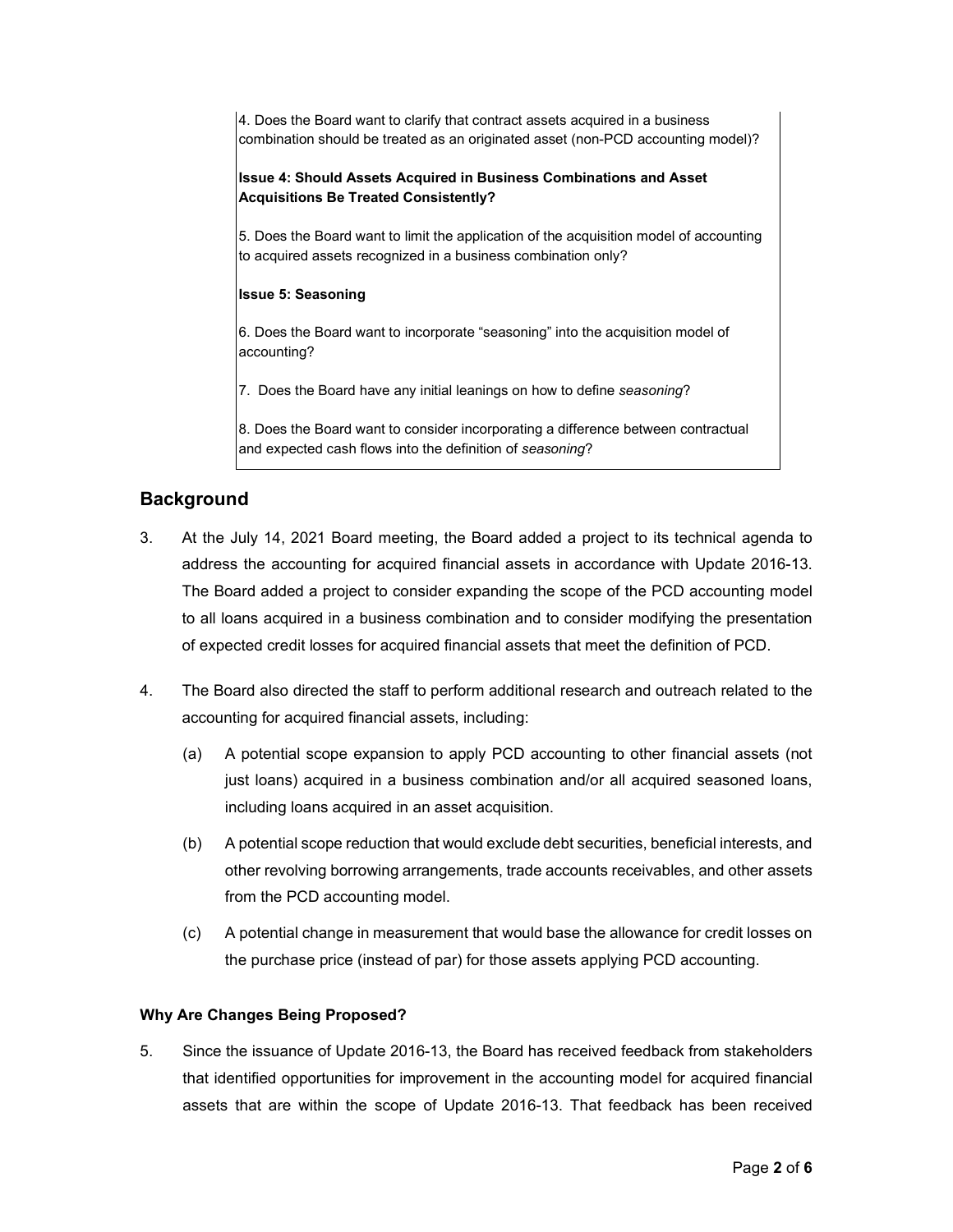primarily from financial statement users and preparers. Much of the feedback received from preparers focused on challenges encountered in explaining to investors the accounting for acquired assets within the scope of Update 2016-13. That is, several preparers who have had material acquisitions since the issuance of Update 2016-13 cited difficulty in educating investors and analysts about the effect of credit losses recorded on acquired financial assets.

- 6. The staff conducted outreach with financial statement users throughout 2020 and 2021 to gather feedback about their observations related to the acquired financial asset model in Update 2016-13. Generally, financial statement users noted that current acquired asset accounting was difficult to understand. Most of the user feedback was focused on the designation of certain financial assets as PCD or non-PCD at the acquisition date and the non-PCD accounting model. The staff heard consistent feedback from financial statement users that the current acquired asset accounting is complex and may not provide decisionuseful information and that the non-PCD accounting model does not provide meaningful financial statement outcomes.
- 7. Following the July 14, 2021 Board meeting, the staff conducted additional outreach with investors and analysts, preparers, practitioners, and regulators to gather feedback on the issues related to the accounting for acquired financial assets within the scope of Topic 326.
- 8. In addition, there were three responses received during the Board's recent Invitation to Comment, *Agenda Consultation,* issued in June 2021 that discussed this project. All three respondents who commented on the project (one practitioner and two preparers that are global financial institutions) supported the Board's efforts as they relate to the project. One respondent (a global financial institution) commented that it supported the Board's recommendation to expand the PCD accounting model and specifically suggested applying the PCD accounting model to all acquired loans and held-to-maturity debt securities within the scope of Topic 326.

# **Issue 1: Should There Be a Distinction between PCD and Non-PCD Assets and, If So, How Should It Be Determined?**

#### **Alternatives**

- 9. The Board will consider the following alternatives:
	- (a) Alternative A: Amend current acquired asset accounting such that there is no longer a distinction between PCD and non-PCD assets upon acquisition.
	- (b) Alternative B: Amend current acquired asset accounting by amending the threshold to determine whether an asset is PCD or non-PCD upon acquisition.
	- (c) Alternative C: Do not amend current acquired asset accounting.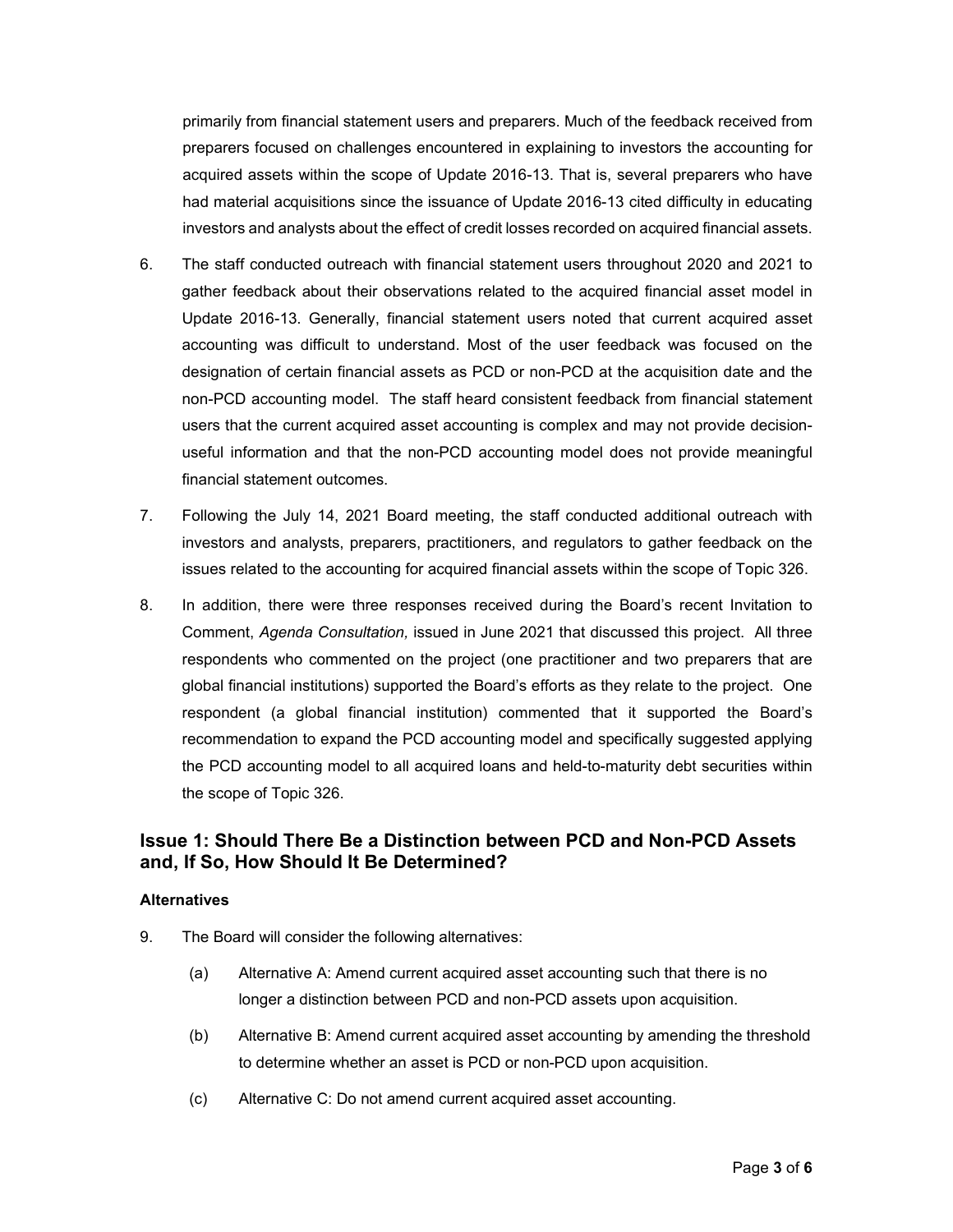# **Issue 2: Which Model Should Be Applied to Acquired Assets?**

10. If the Board selects Alternative A in Issue 1, it will need to determine which accounting model to apply to acquired assets upon acquisition. In determining which model to apply, the Board would effectively decide which accounting model (that is, the PCD accounting model or the non-PCD accounting model) would be applied "by default" to all acquired assets. The Board will have an opportunity in Issue 3 to determine if there are certain asset classes or types of transactions that should not follow the default model.

#### **Alternatives**

- 11. The staff believes that there are two feasible alternatives for the Board's consideration:
	- (a) Alternative A: Apply the PCD accounting model for all acquired assets.
	- (b) Alternative B: Apply the non-PCD accounting model for all acquired assets.

# **Issue 3: Exclusion of Certain Asset Classes**

12. The Board may determine that applying the PCD accounting model to certain asset classes or types of transactions would be operably burdensome or not provide financial statement users with appropriate information. In that case, the Board may decide that upon acquisition, those assets should be treated as originations. Said differently, if the Board's decisions in Issues 1 and 2 result in all acquired assets applying the PCD accounting model, the Board may choose to create exceptions to applying the default model. If the Board identifies an exception, that asset class or transaction type would apply the current non-PCD accounting model (which is akin to an origination).

#### **Credit Cards**

- 13. The Board will consider the following alternatives:
	- (a) Alternative A: Credit cards and other revolving lending arrangements would apply the PCD accounting model.
	- (b) Alternative B: Only credit cards and other revolving lending arrangements in which the borrower has active borrowing privileges would not apply the PCD accounting model (they would apply the origination (non-PCD) model).
	- (c) Alternative C: Credit cards and other revolving lending arrangements would not apply the PCD accounting model (they would apply the origination (non-PCD) model).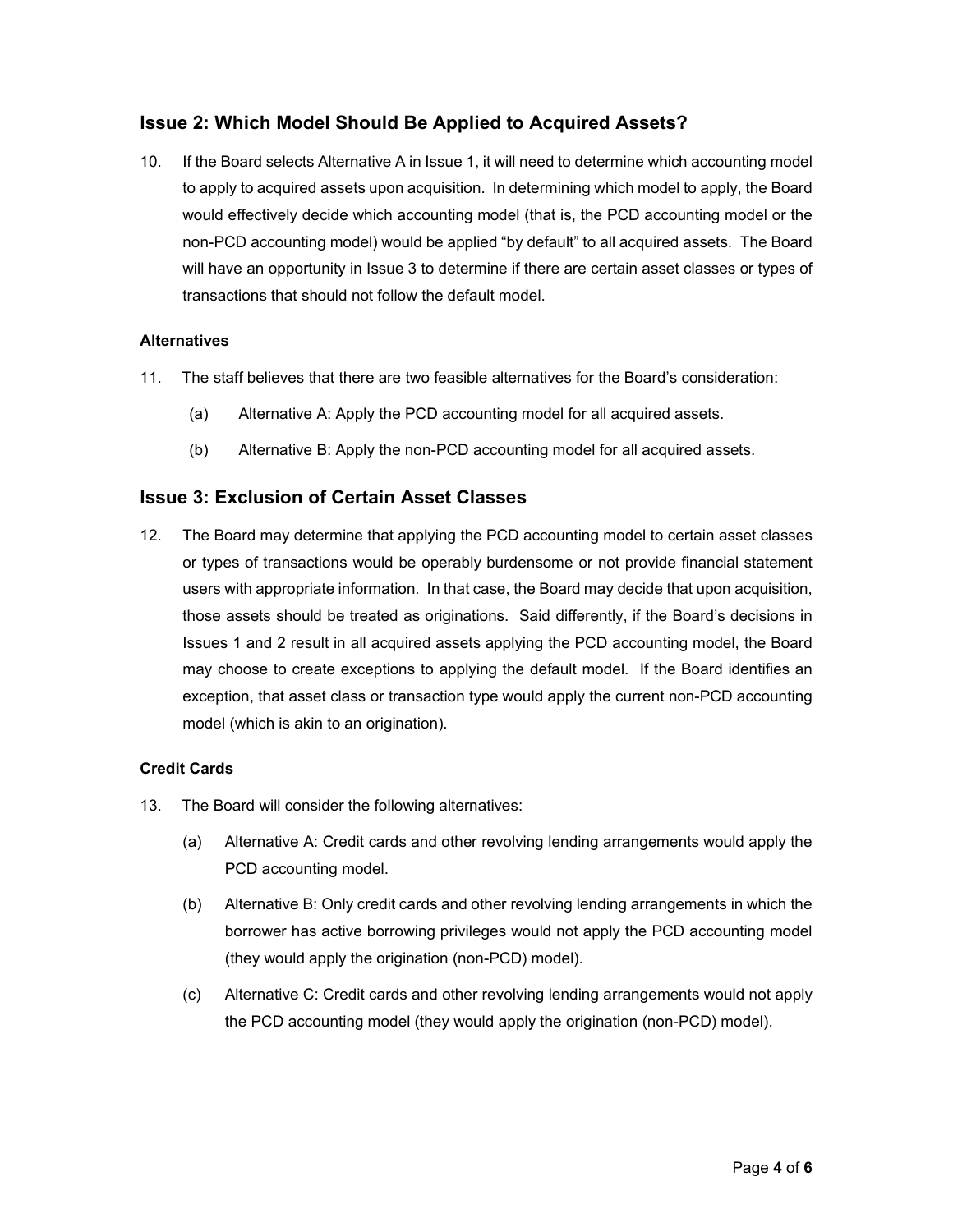#### **AFS Debt Securities**

- 14. The Board will consider the following alternatives:
	- (a) Alternative A: AFS debt securities would apply the PCD accounting model.
	- (b) Alternative B: AFS debt securities would not apply the PCD accounting model.

#### **Assets Not Acquired at Fair Value Upon Acquisition**

- 15. The Board will consider the following alternatives:
	- (a) Alternative A: Assets that are not recognized at fair value upon acquisition would apply the PCD accounting model.
	- (b) Alternative B: Assets that are not recognized at fair value upon acquisition would not apply the PCD accounting model.

#### **Contract Assets**

16. The Board will consider whether to clarify that contract assets resulting from transactions with customers acquired in a business combination should follow the non-PCD accounting model.

# **Issue 4: Should Assets Acquired in Business Combinations and Asset Acquisitions Be Treated Consistently?**

- 17. The Board will consider the following alternatives:
	- (a) Alternative A: Account for assets acquired in a business combination using the PCD accounting model.
	- (b) Alternative B: Account for all acquired assets using the PCD accounting model.

# **Issue 5: Seasoning**

- 18. If the Board decides to incorporate seasoning for asset acquisitions, the staff will come back to the Board with further research and fully developed alternatives to define *seasoning* at a future meeting. To help focus the staff's research in this area, the staff would like to understand the Board's initial leanings regarding how to define *seasoning*. The Board will consider the following alternatives:
	- (a) Alternative A: Principles-based definition of *seasoning*
	- (b) Alternative B: Bright-line threshold to define *seasoning*
	- (c) Alternative C: Combination of principles-based and bright-line definition of *seasoning*.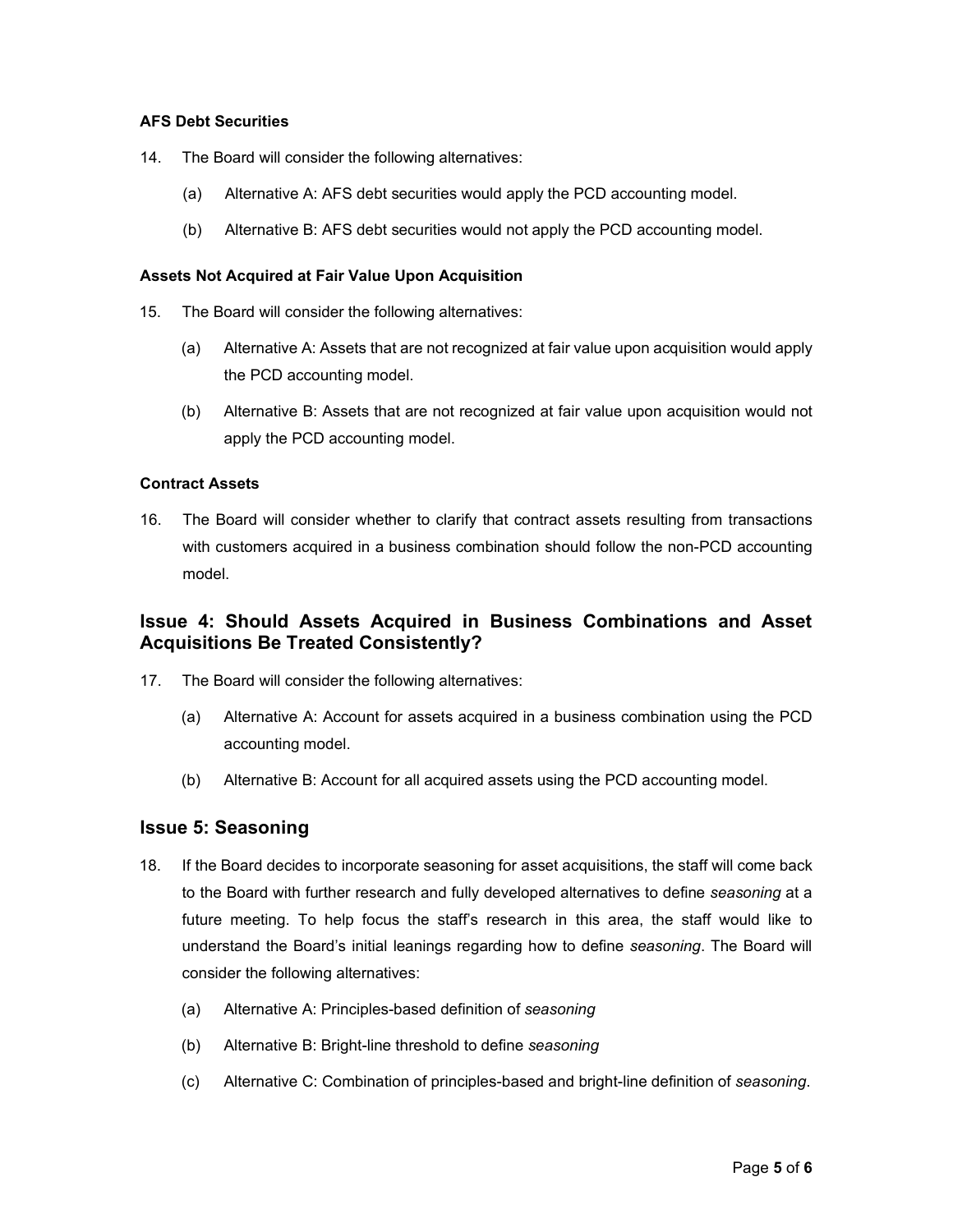### **Additional Seasoning Consideration: Contractual versus Expected Cash Flows**

- 19. In February 2018, Credit Acceptance Corporation submitted an [agenda request](https://www.fasb.org/cs/BlobServer?blobkey=id&blobnocache=true&blobwhere=1175835844362&blobheader=application%2Fpdf&blobheadername2=Content-Length&blobheadername1=Content-Disposition&blobheadervalue2=777800&blobheadervalue1=filename%3DAR-2018.UNS.002.CREDIT_ACCEPTANCE_CORPORATION_KENNETH_S._BOOTH.pdf&blobcol=urldata&blobtable=MungoBlobs) to consider whether certain assets that the company acquires could apply the PCD model. The specific request asked the Board to consider whether the PCD model could be applied "by analogy" to those assets that otherwise would not qualify for the PCD model.
- 20. The Board will consider whether to incorporate into the concept of "seasoning" a consideration of whether there is a significant difference between contractual and expected cash flows on an asset, regardless of how "old" the asset is. Said differently, the Board could make the seasoning assessment a two-prong test by defining *seasoning* as either (a) loans that have not been recently originated or (b) loans that have a significant difference between expected and contractual cash flows.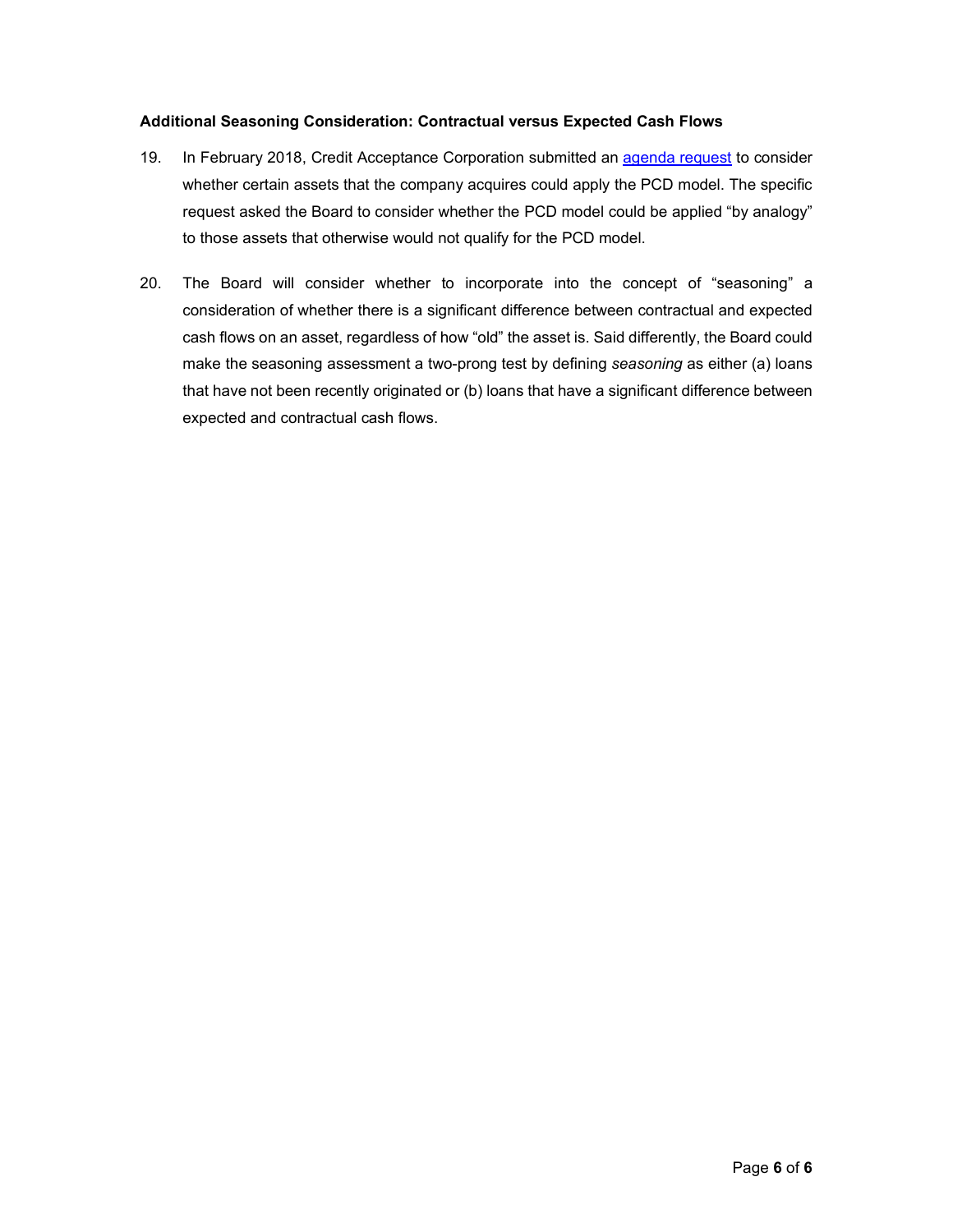

# **Board Meeting Handout**

# **Accounting Standards Update No. 2016-13,** *Financial Instruments—Credit Losses (Topic 326): Measurement of Credit Losses on Financial Instruments*

# **February 2, 2022**

# **Meeting Purpose**

 $\mathcal{L}_\text{max}$  , where  $\mathcal{L}_\text{max}$  and  $\mathcal{L}_\text{max}$ 

1. The Board will discuss agenda request letters submitted by stakeholders requesting the deferral of the effective date of the current expected credit losses (CECL) model for nonpublic entities.

| Questions for the board                                                                                                                                                                    |
|--------------------------------------------------------------------------------------------------------------------------------------------------------------------------------------------|
| 1. Does the Board want to add a project to its agenda to defer the effective date<br>of CECL for nonpublic entities?                                                                       |
| Alternative A: Do not defer the effective date of CECL for nonpublic entities.                                                                                                             |
| Alternative B: Defer the effective date of CECL for nonpublic entities by one year,<br>to fiscal years beginning after December 15, 2023, including interim periods within<br>those years. |
| Alternative C: Indefinitely defer the effective date of CECL for nonpublic entities,<br>excluding smaller reporting companies, with early application permitted.                           |

- 2. The Board issued Update 2016-13 in June 2016. The original effective dates were as follows:
	- (a) For public business entities that meet the definition of a Securities and Exchange Commission (SEC) filer, for fiscal years beginning after December 15, 2019, including interim periods within those fiscal years.
	- (b) For public business entities that do not meet the definition of an SEC filer, for fiscal years beginning after December 15, 2020, including interim periods within those fiscal years.

The staff prepares Board meeting handouts to facilitate the audience's understanding of the issues to be addressed at the Board meeting. This material is presented for discussion purposes only; it is not intended to reflect the views of the FASB or its staff. Official positions of the FASB are determined only after extensive due process and deliberations.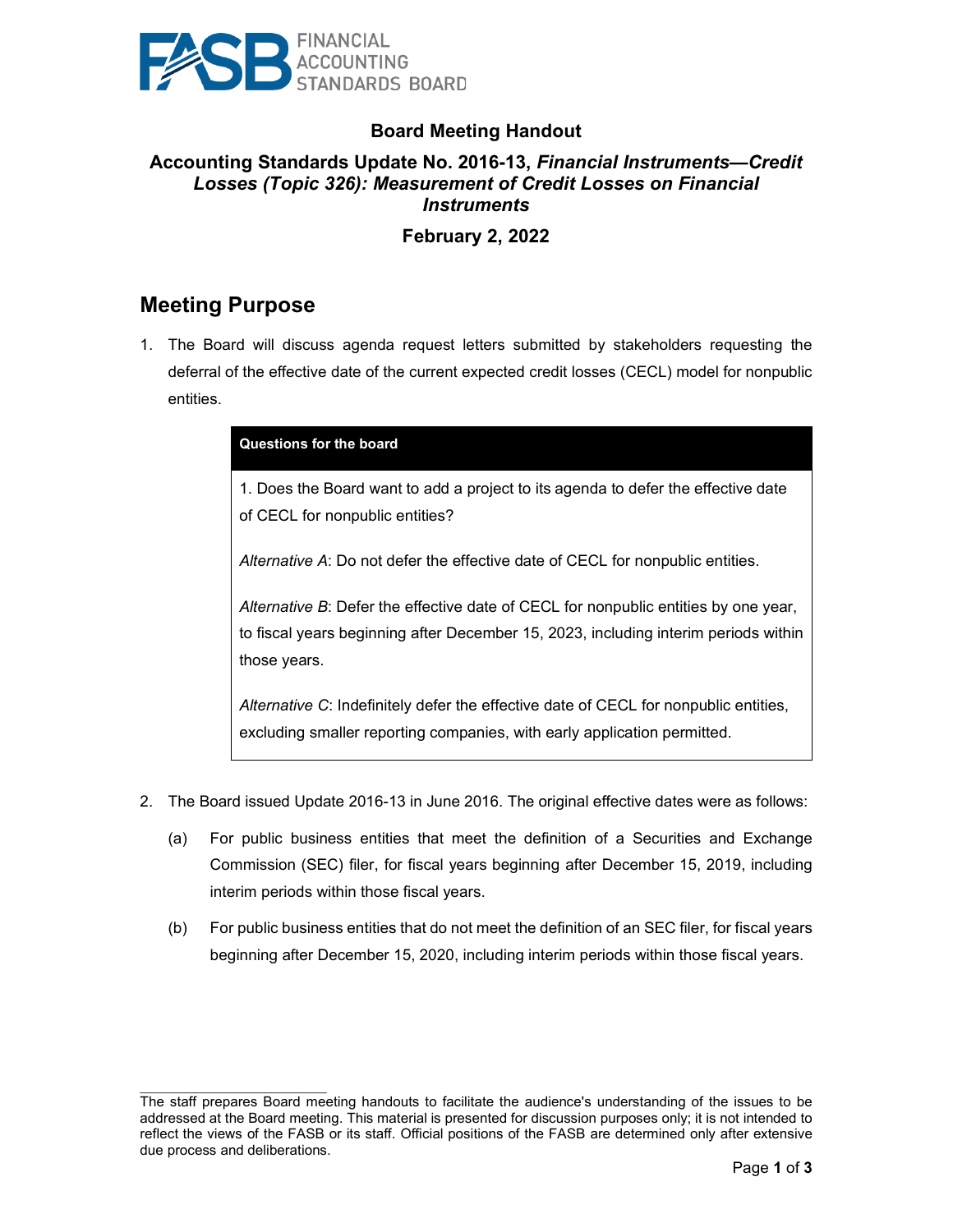- (c) For all other entities, including not-for-profit entities and employee benefit plans within the scope of Topics 960 through 965 on plan accounting, for fiscal years beginning after December 15, 2020, and interim periods within fiscal years beginning after December 15, 2021.
- 3. Following the issuance of Update 2016-13, subsequent Accounting Standards Updates deferred the effective date of the Update as follows:
	- (a) For public business entities that meet the definition of a SEC filer, excluding entities eligible to be smaller reporting companies as defined by the SEC, for fiscal years beginning after December 15, 2019, including interim periods within those fiscal years.
	- (b) For all other entities, for fiscal years beginning after December 15, 2022, including interim periods within those fiscal years.
- 4. In November 2018, the Board issued Accounting Standards Update No. 2018-19, *Codification Improvements to Topic 326, Financial Instruments—Credit Losses,* which amended the effective date of CECL for nonpublic entities to annual and interim reporting periods beginning after December 15, 2021. Update 2018-19 was released to clarify the Board's original intent to align the effective dates applicable to nonpublic entities and public business entities that do not meet the definition of an SEC filer (for example, a broker-dealer), while providing additional time for nonpublic entities to implement the interim reporting requirements. Because the transition guidance in paragraph 326-10-65-1(c) requires that an entity make a cumulativeeffect adjustment to opening retained earnings as of the beginning of the first reporting period in which the amendments are effective, stakeholders provided feedback that nonpublic entities would effectively be required to adopt CECL on January 1, 2021.
- 5. Because the Board had intended to provide nonpublic entities with additional time to implement interim reporting requirements of CECL, Update 2018-19 was issued to amend the effective date for nonpublic entities to annual and interim reporting periods beginning after December 15, 2021, align the annual and interim effective dates for nonpublic entities, and delay the effective date by one year beyond what was initially required by Update 2016-13.
- 6. On the basis of additional feedback from stakeholders and the Board's monitoring of the implementation of major Updates, in November 2019, the Board issued Accounting Standards Update No. 2019-10, *Financial Instruments—Credit Losses (Topic 326), Derivatives and Hedging (Topic 815), and Leases (Topic 842): Effective Dates.* Update 2019-10 deferred the effective date of CECL for nonpublic entities by one year to annual and interim periods beginning after December 15, 2022.